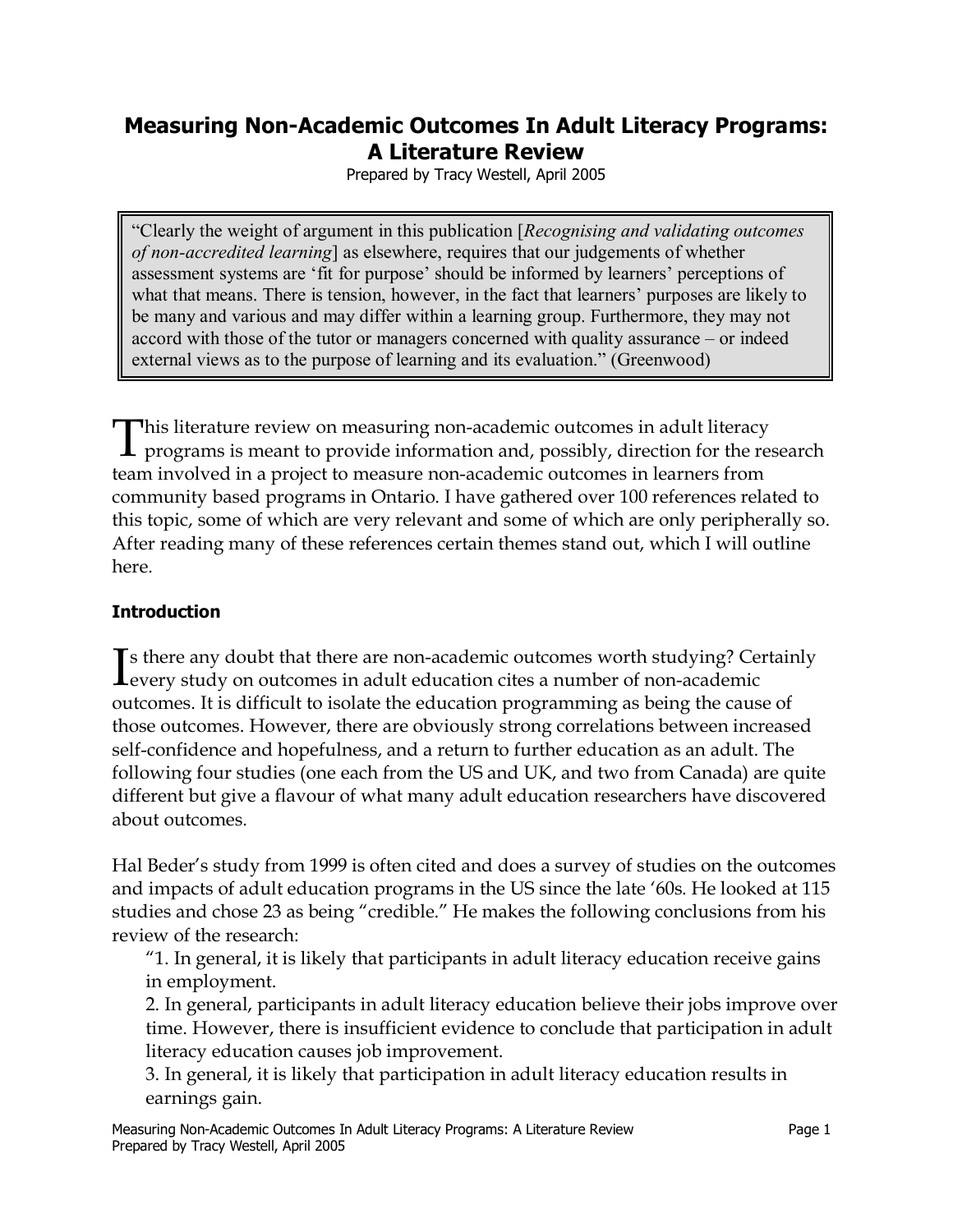4. In general, adult literacy education has a positive influence on participants' continued education.

5. Although the evidence suggests that participants in welfare-sponsored (e.g. JOBS Program) adult literacy education do experience a reduction in welfare dependence, the evidence is inconclusive as to whether adult literacy education in general reduces welfare dependence for participants.

6. Learners perceive that participation in adult literacy education improves their skills in reading, writing, and mathematics.

7. As measured by tests, the evidence is insufficient to determine whether or not participants in adult literacy education gain in basic skills.

8. In general, adult literacy education provides gains in GED acquisition for participants entering at the adult secondary (ASE) level.

9. Participation in adult literacy has a positive impact on learners' self-image.

10. According to learners' self-reports, participation in adult literacy education has a positive impact on parents' involvement in their children's education.

11. Learners perceive that their personal goals are achieved through participation in adult literacy education." (Beder)

It should be noted that the only unequivocal statement is the one he makes about selfimage. I include all of the outcomes he listed to illustrate how difficult it has been for the field to measure outcomes at all, whether non-academic or academic.

In a study conducted at Bow Valley College in Alberta, Canada, *A Study of Potential Incremental Success Factors Among Basic Education and Employment Preparation Students*, 50 students were surveyed which elicited the following potential success factors:

- ! "the ability to listen to help understanding and learning,
- a positive attitude to learning,
- ! the ability to act on their own,
- $\blacksquare$  the ability to take part in activities with others,
- $\blacksquare$  the ability to care for others in their lives,
- ! punctuality and attendance,
- ! grooming and personal hygiene,
- cultural tolerance and gender acceptance,
- ! work ethic and perseverance,
- ! coping skills and anger management, and
- improved social skills and use of appropriate language." (Holbrow)

Study authors noted that the Generalized Expectancy for Success Scale (GESS) used in the study is probably not a very good measuring tool with basic education students because of its language level and that a large scale, longitudinal study would best capture this kind of data.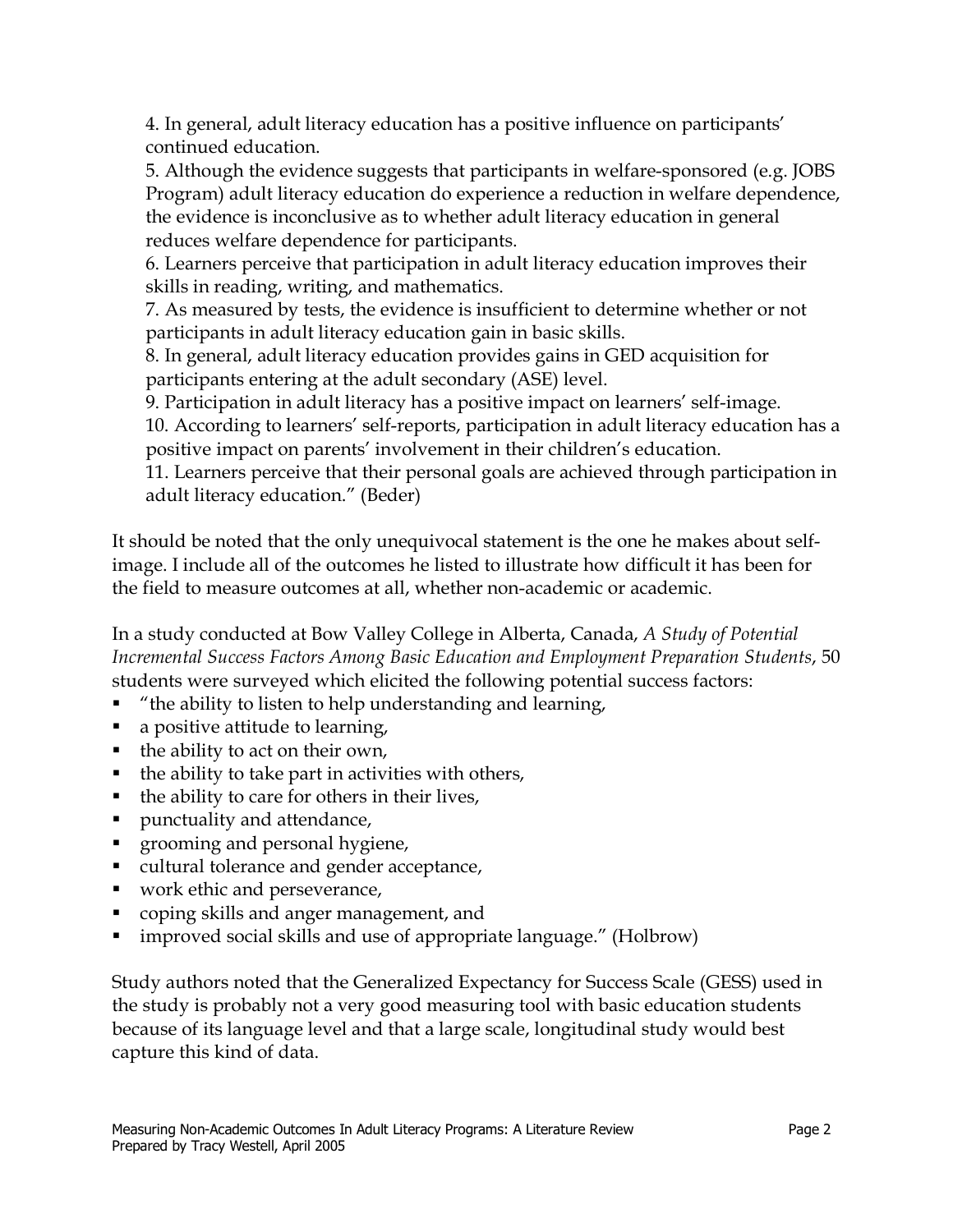In a study from the Department for Education and Skills in the UK researchers interviewed over 1900 Local Education Authority (LEA) Adult and Community learners (equivalent to school board adult programs here) and noted: "Benefits were mainly non-economic such as improved mental and emotional well being (59% overall, higher among older learners) and confidence (58% overall, higher among younger learners). Just over 40% of LEA learners experienced benefits to their social life, their ability to communicate and to their physical well being." (Morrell).

In the recent study by Trent Valley Literacy Association, *What goes on here? Practitioners study the practitioner-student relationship* (Trent Valley Literacy Association) the authors (all practitioner-researchers) state: "We focus on encouraging our students to realize that learning is possible, and more than that, that she can be successful at it. The journey we take together has steps along the way. We view these steps as progress. We are defining the term broadly. If we look for academic outcomes as the only criteria for determining if a session has been productive, within the dynamic of the student/practitioner relationship, it is too limiting. As the only indicators of success, academic outcomes do not sit comfortably." They go on to list evidence they noted of students' progress: students' vocabulary starts to change; students' body language changes; students begin to work independently; students are not embarrassed by their mistakes; students actively help others; students indicate they want to learn more; students apply things learned academically to real life; and, students know now they have the power to implement change in their lives.

These four studies may have used different methodology but discovered many of the same non-academic outcomes associated with adult education. In this paper I will explore these themes and others that emerge from the research reviewed and I will draw some conclusions and make some recommendations.

# **Life and Learning are Complex for Adults**

 $\Lambda$  *T* hat is known about how people progress in adult literacy programs is known by many educators and learners but hard to measure. This prompts many researchers to look at this area and try to articulate what they find. However, researchers are challenged by the difficulty of isolating variables in adult learning and showing direct causal relationships between education programs and non-academic progress. The complexity of how adults learn and the systems and individual attributes that promote that learning are very hard to determine. "Whether or not measurement of soft learning progress is possible *in principle*, it is often very difficult *in practice*. We can identify the promotion of self-confidence as a goal, and go some way towards forming judgements about learners' self-confidence at the end of the course. But there is nevertheless plenty of hard work to be done on specifying exactly what it is we are assessing, and exactly how we are in a position to verify that a learners' self confidence is as she or her tutor says it is." (Greenwood).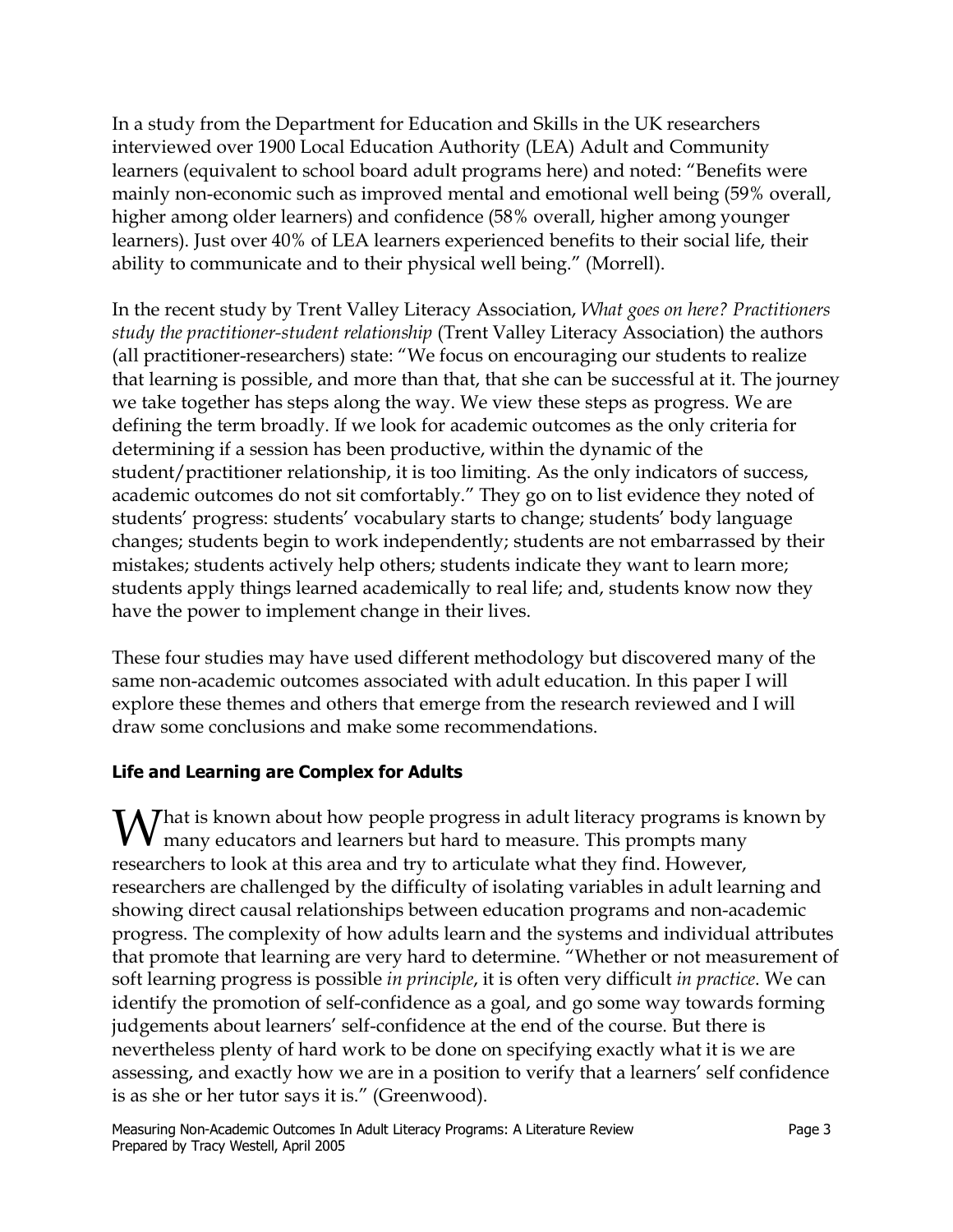In a long term study by the National Center for the Study of Adult Learning and Literacy (NCSALL) on how adults experience learning D'Amico et al discovered three different types of learners which they described this way: "Instrumental knowers tend toward a concrete, external, and transactive orientation to the world; Socializing knowers identify self through its relation to other persons or ideas; and Self-Authoring knowers take responsibility for and ownership of their own internal authority." (D'Amico). They based their work on a constructive developmental perspective and cited these two assumptions: that growth and development are lifelong processes and do not end in adolescence and that "growth processes are gradual and in the direction of greater complexity." They believe that as one's life becomes more complex one needs a more complex meaning system to make sense of it. However, they are clear in stating that a more complex meaning system does not make one a better person.

Viewing literacy as complex set of practices is not very popular by governments. However, the Scottish Executive (the devolved government of Scotland) has embraced the New Literacies Studies' idea of literacy as a (see section on theory below) socially situated, non-linear set of practices. In their publication *Literacies in the Community* they list a number of principles and describe them this way: "The Principles are based on an understanding of literacy and numeracy as complex capabilities rather than as a single set of skills." (Scottish Executive, Literacies in the Community: Resources for Practitioners and Managers).

Learning is complex and difficult for researchers to disentangle from the many variables affecting an individual's life. Life is complex with many different self-evolving systems interacting. Personal growth is believed to be a process that takes us towards a more complex understanding of our world and ourselves. Much of the literature I reviewed acknowledged how complex learning is and how difficult that makes our studying of it. It also makes it difficult to develop policy and pedagogy that reflects this complexity. As practitioners we can begin, as Grace Malicky notes in her study, "…to recognize the complexity of the lives of adult literacy learners in order to make it possible for adults to continue in literacy programs." (Malicky).

## **What Learners Say**

 $M$ hat do learners say about their own progress in adult literacy? Most of the research about learners' outcomes in adult literacy programs is based on learners' responses to surveys and/or interviews. In other words these studies documented selfreported changes in learners' lives. Some studies also included practitioner's views of the changes in learners' lives. All of the studies showed that adults have very complex lives and that self-image is central to people's progress in learning. The following studies give a flavour of what learners reported about the effects of education on their lives.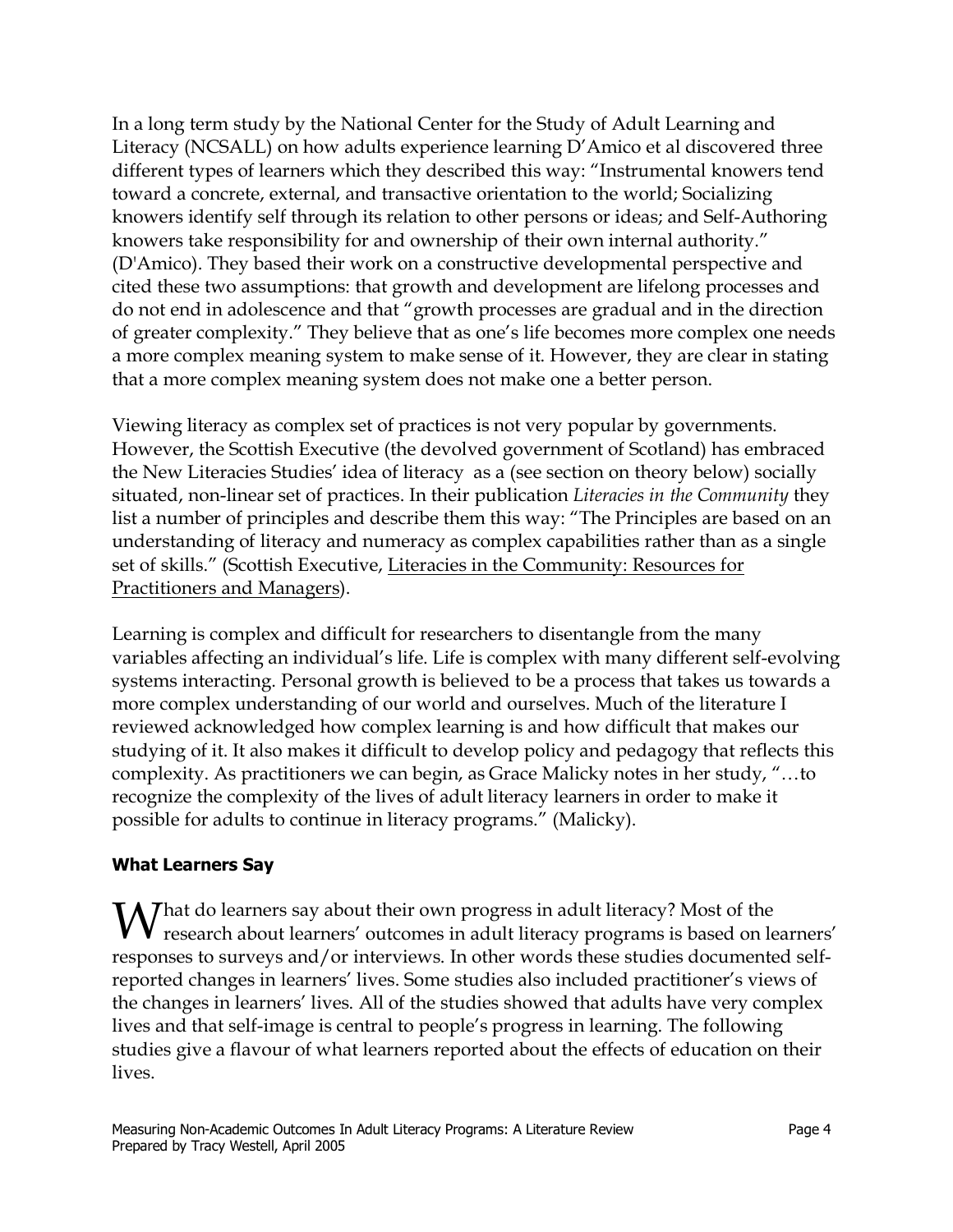In 1996 Grace Malicky and Charles Norman interviewed 94 adults on entry to a program and 69 in follow-up interviews over a 3-year period. The authors mention a number of variables that they see impacting on learners' lives. These included: poverty, violence, time pressures and stress and financial pressures. (Malicky). The authors noted a number of changes in participants after attending an adult literacy program: increased confidence, increased independence and standing up for oneself. They also noted that many of the learners talked about going through a cycle where they felt good about themselves and then got frustrated and depressed and then felt good again.

Learners in Scotland took part in a consultation about adult literacy education (Scottish Executive, Listening to Learners: Consultation with Learners About Adult Literacy Education in Scotland) in 2001 and the subsequent report makes interesting reading. Only part of the consultation was on learners' views of progress and only a small section on non-academic outcomes. Not surprisingly, increased confidence was tied closely to other ways of progressing. "Closely bound up with progress in terms of application of skills is increasing confidence. Some learners talked about going to shops on their own for the first time, because of the increased confidence the class had given them. Others talked about having the confidence to apply for jobs…For many people, building skills and confidence go together. '*Because when you learn stuff you are getting to use it all the time and when you really need it, it's there. You're not so worried any more, your confidence is built up and you're more able to use the things that you have learned.' [Glasgow, Other Adult Learner]."* This study also found that learners saw tutors (tutors in the UK are often paid staff equivalent to practitioners in Canada) as crucial in the process of "reviewing and affirming progress."

*Proof Positive*, is a UK study done with 169 learners in non-accredited education (what we would call 'general interest' courses) in college and community settings. Although not focused on adult literacy (some basic skills courses were included) the study looked at learners' views of learning and its benefits. "Learners reveal a mixed picture of what is important to them including life-enhancing personal and social benefits as well as more instrumental, specific skills and knowledge. There is a danger that systems, shaped by funding and audit requirements, will eventually privilege those outcomes that lend themselves to measurement. A mixed economy is needed, and one that affords parity of esteem to both qualitative and quantitative evidence." (Turner).

A group of reports from the Department for Education and Skills (DfES) in England looked at various aspects of basic skills training. *Evaluating Outcomes for Learners in Pathfinder Areas* examined motivations and benefits for 415 learners. They found that "Before doing the training the difficulty mentioned by the greatest number of learners was lack of self-confidence (72% of all learners thought this was a problem for them). Of those who thought it was a problem, 89% considered that the training helped a great deal or a fair amount to overcome this problem." (Nelson Sofres). Ninety percent of learners in this study also said that "the training made them feel more positive about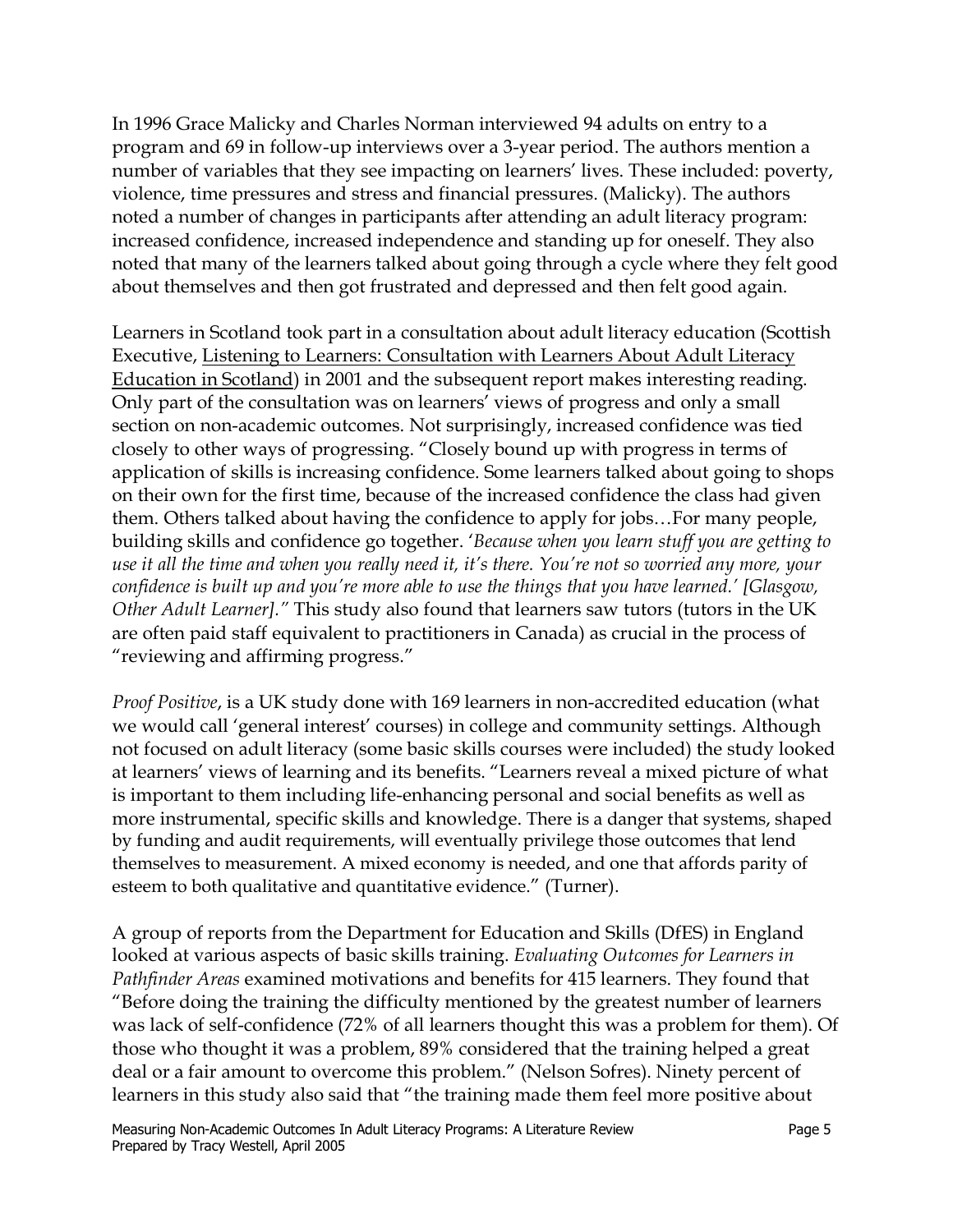future training…and…it was likely to fairly likely that they would do some more training in the next few years."

In doing research on progress with learners in the UK Ward used a 'journey' metaphor to talk about learning that was "particularly effective in unlocking the capacity of learners to discuss their views on the pace of their learning and progress." Ward says: "The work also developed an innovatory method of including learners in research. A metaphor relating to travelling on a learning journey was used to facilitate discussion between learners and researchers. The metaphor approach aimed to generate a shared language and conceptual framework for the research interviews in order to provide more common starting points for the researchers and learners, and to develop the skills needed for critical enquiry, reflection and analysis." (Ward). Learners on this project worked with the researchers and came up with the following key points:

- "In exploring why people set out on their learning journeys we found that most of the adult learners had been considering joining classes for some time but had been inhibited for different reasons, including fear and personal circumstances.
- Diverse aims and aspirations were identified. These were usually expressed in terms of real life activities, although a small number talked about wanting to improve their spelling. They included improving employment performance or prospects, supporting children, progression to higher-level study and building confidence.
- Only a third of the learners interviewed had been closely involved in planning their learning. There was most satisfaction with progress where learners were actively engaged with tutors in the processes of planning content and recognising learning gain.
- The journey metaphor, with its language of travel and movement, was particularly effective in unlocking the capacity of learners to discuss their views on the pace of their learning and progress. This is a fundamental question but one that we found was rarely discussed with learners in practice.
- Learning gain was defined in different ways. Most learners described learning gain in terms of what they could now do in their lives while a smaller number referred only to the technical skills they had acquired.
- Perhaps the most profound change for most learners interviewed was a massive enhancement of their confidence and self-esteem. This increased confidence had a significant impact on their learning achievements, attitudes to learning, aims and aspirations, ability to do real life activities and their social interactions with other people.
- Learners identified different ways of knowing how they had learned and expressed preferences for different levels of involvement in assessing their own achievements. They related progress to their ability to perform in real life contexts.
- Peer support was a significant factor in learning and achievement as the learners placed a great deal of value on collaborative peer assessment.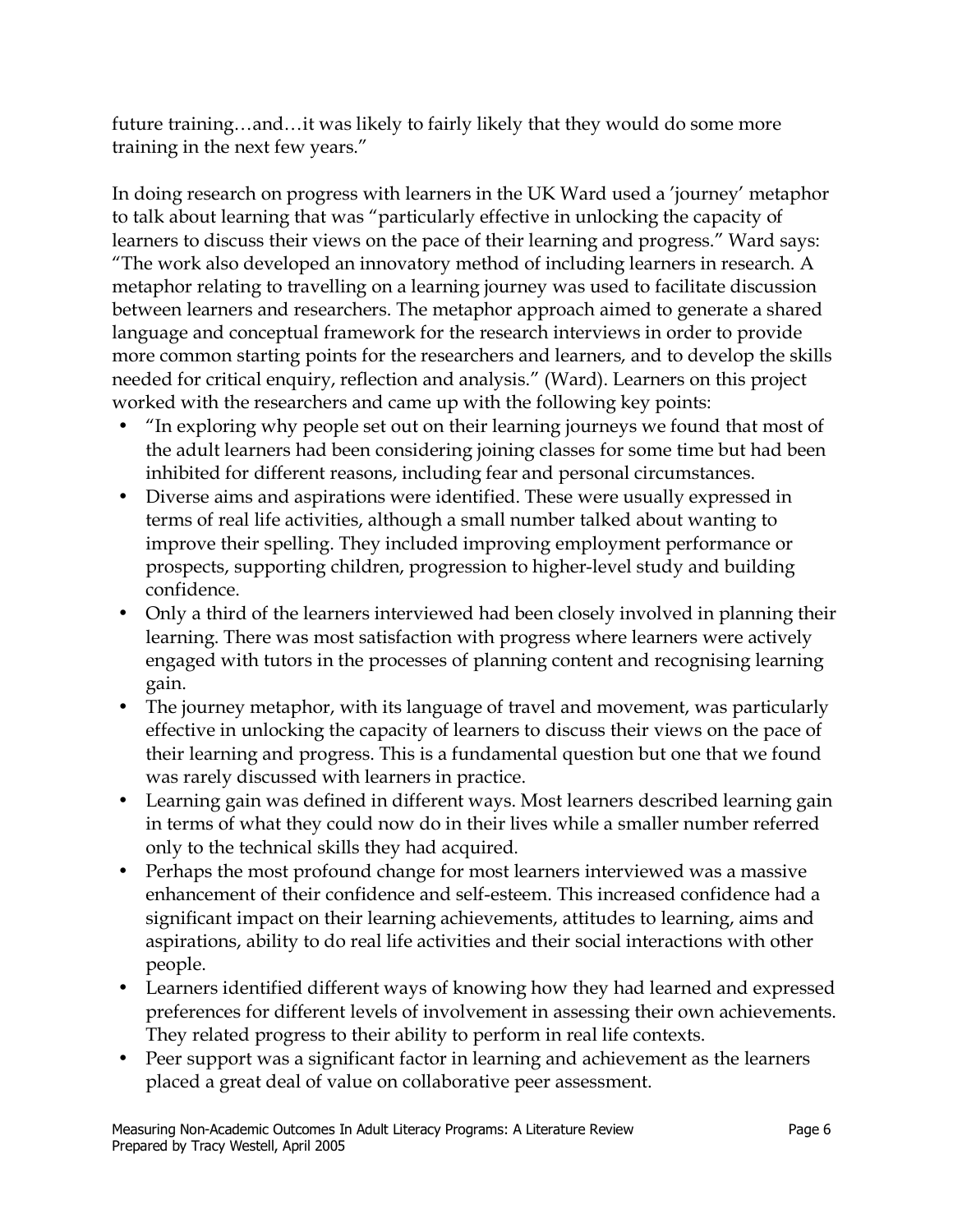• Learners discussed how they used each other's skills and knowledge to support and validate their learning and to share successes, and identified the impact of being valued as an assessor on their own self-esteem and confidence." (Ward)

This list of findings covers a broad range of issues uncovered by many other researchers reviewed in this report. This report, *Learning journeys: learners' voices; learners' views on progress and achievement in literacy and numeracy,* is key for anyone interested in examining recent research about academic and non-academic outcomes.

# **The Call for Further Research**

A nother theme in the literature is the call for further research, especially connecting program evaluation (looking at approach, environment, culture, etc.) with research on outcomes. Beder noted in his comprehensive study (Beder) that there are a number of challenges to measuring outcomes (academic and non-academic): the lack of agreement about what literacy is or can do ("…since there are a multiplicity of variables that affect whether a person who completes adult literacy instruction will gain employment, and since many have to do with the state of the economy and the life situation of the individual, can adult literacy education reasonably be held accountable for its graduates' employment status?"); measurement methodology is questionable ("…detailed qualitative studies such as those conducted by Fingeret and Danin (1991) and Fingeret (1985) show that learners do report literacy gains that are important to their lives, whereas studies that use standardized tests such as the TABE tend to show small, and in some cases no, gains."); capacity of programs to do outcomes assessments and/or meet goals for outcomes and capacity of governments to fund these studies; and, what standards or against which other programs/learners should we judge program performance. After listing all of these challenges, Beder goes on to recommend national standards, a longitudinal study and more rigourous state outcomes studies.

Other researchers are less inclined to follow Beder's advice. Greenwood et al (Greenwood) recommend an action research approach that engages learners and practitioners in doing qualitative studies of outcomes. This is also supported by Fingeret in the US (H. A. Fingeret). Whatever the methodology of the study almost every report asks for further research and for funding to build the capacity of literacy programs to take on the research.

# **What Non-academic Outcomes are Mentioned in the Literature?**

# ! **Self-confidence**

The most commonly mentioned non-academic outcome in any of these studies is self-confidence, also called self-determination, self-direction, self-esteem, agency, choice, control, independence and standing up for oneself. As Beder said it in his review of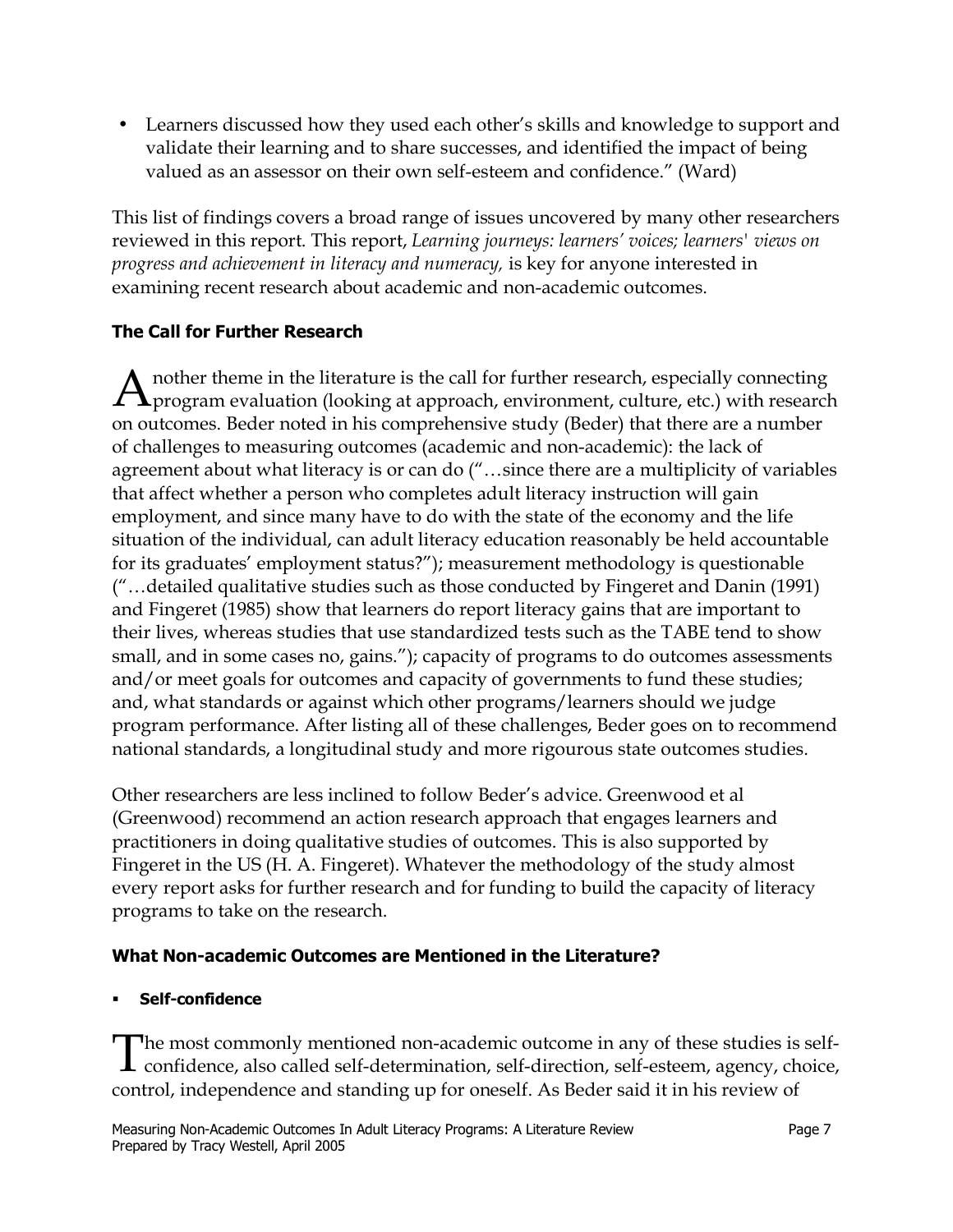literature on adult education outcomes: "Participation in adult literacy has a positive impact on learners' self-image."(Beder). This is reiterated again and again in every study I have read. Not a lot of the literature explores how this self-confidence is developed or what aspects of the literacy program learners identify as promoting their self-confidence. However, the literature is clear that self-confidence was crucial to learning and may contribute to other positive changes in learners' lives. One study said it this way: "*Learning for Life* [title of study] places self-esteem in its proper perspective. It is not a mere by-product of adult basic and literacy education; it is the sparkplug that ignites self-efficacy and social action."(Royce).

Almost every research study cited in this section mentions self-confidence as the key non-academic outcome of adult education. In *Dancing in the Dark* Niks and her colleagues use the term agency and describes it this way: "The five sub-categories of agency: self-confidence, control, choice, awareness and reflection, appear to be factors affecting how our research participants learn. It is not so much their education as it is life experiences that affect their futures. These life experiences influence the aspects and degree of agency that people will have and therefore how they will deal with their world. Agency, like literacy, is not a skill that is measured simply by whether you have it or not. Some people have some kinds of agency, some of the time, in some circumstances." (Niks). Niks et al talk about agency as affecting how people learn and not as an outcome of learning but the study offers a useful way of looking at selfconfidence as part of a larger construct called agency.

In a longitudinal study entitled *Changes In Learners' Lives One Year After Enrollment In Literacy Programs: An analysis from the Longitudinal Study of Adult Literacy Participants in Tennessee* the authors focused on the changes in 199 participants in adult literacy programs from 1991 to 1995. "The changes these adults reported one year after enrollment included a higher rate of employment, increased self-esteem, increased involvement in community organizations, and increases in some uses of literacy." (Bingman). The authors state: "The other positive changes occurring in students' lives, especially those outside the classroom, generally are not assessed, perhaps because they are difficult to track and to measure." They used the Rosenberg Self-Esteem Scale to measure self-esteem (it rose from 3.52 to 3.66 on a 5-point scale).

A group of reports from the Department for Education and Skills (DfES) in England looked at various aspects of basic skills training. *Evaluating Outcomes for Learners in Pathfinder Areas* examined motivations and benefits for 415 learners. They found that "Before doing the training the difficulty mentioned by the greatest number of learners was lack of self-confidence (72% of all learners thought this was a problem for them). Of those who thought it was a problem, 89% considered that the training helped a great deal or a fair amount to overcome this problem." (Nelson Sofres). Ninety percent of learners in this study also said that "the training made them feel more positive about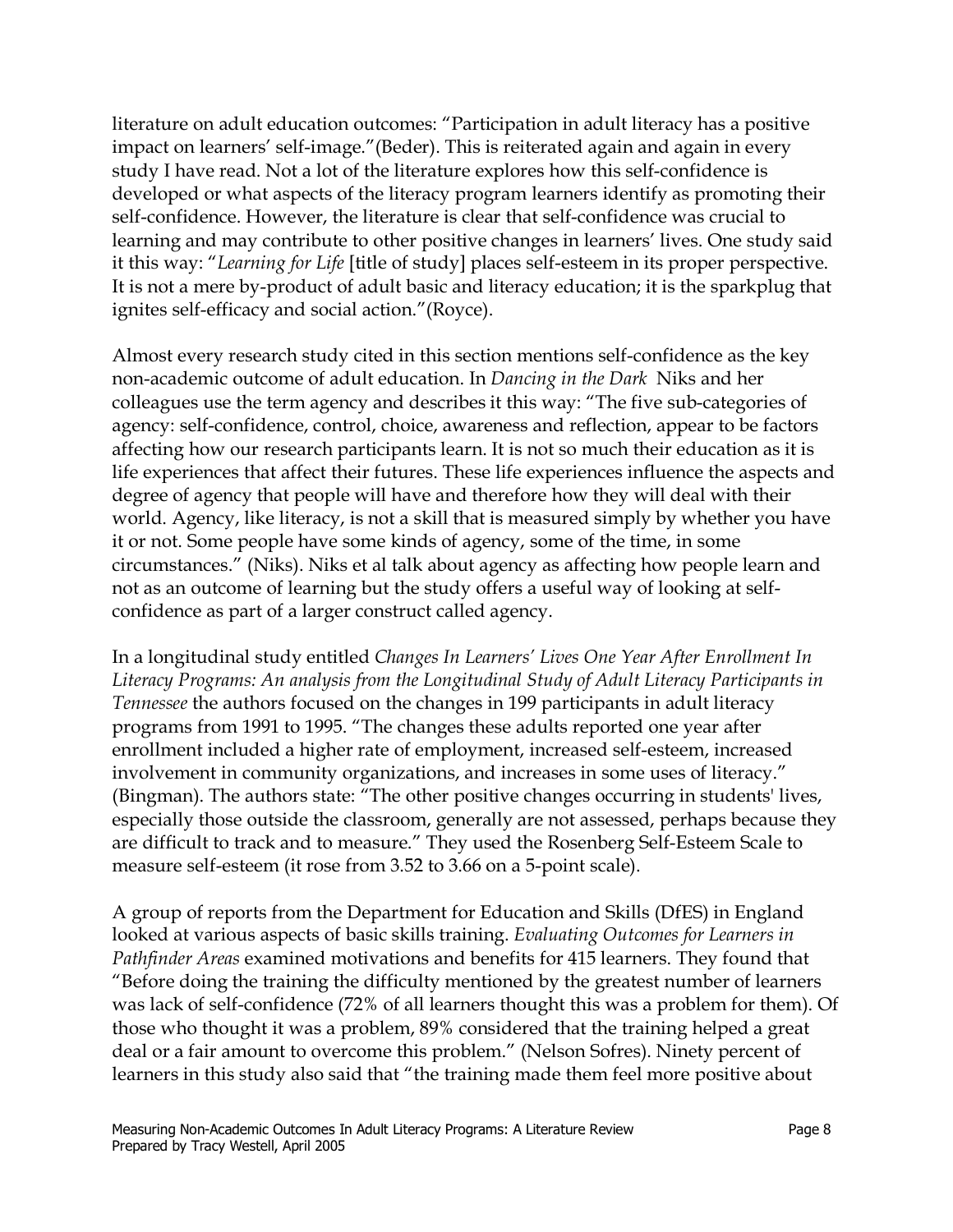future training…and…it was likely to fairly likely that they would do some more training in the next few years."

## ! **Independence**

earners report over and over again that attending a literacy program helped them to Learners report over and over again that attending a literacy program helped the feel more independent. They mentioned things like going to the shops on their own(Scottish Executive, Listening to Learners: Consultation with Learners About Adult Literacy Education in Scotland), living on their own (V. Purcell-Gates, and Sophie Degener, Erik Jacobson, & Marta Soler), acting on their own (Holbrow) and making changes in their personal lives that supported their independence. One of the principles of learning put out by the Scottish Executive is "promoting self-determination." (Scottish Executive, Literacies in the Community: Resources for Practitioners and Managers). Whether we describe this quality as independence, self-determination or agency, the literature shows that it is connected in very profound ways with the ability to learn and learners' sense of achievement.

The *Learning for Life* study was conducted with 70 students who attended programs in Pennsylvania between 1968 and 2000. One of the only longitudinal studies, this study concluded: "Having acquired basic skills and self-esteem, participants strove for practical goals that included higher education and vocational training, secure employment and enhanced financial status. The educational attainments of participants' children as well as successful adult learners' satisfaction with their lives, social awareness and community involvement reflect personal impacts that have relevance for all of us as educators and as a nation." (Royce). This study also found that 85% of participants enrolled in programs because of a need for self-sufficiency, the desire to set an example, self-improvement and self-actualization.

Malicky et al did a small study with 5 students in Alberta that looked at impacts through the lens of the New Literacy Studies (see section on theory below). The students in this study described the impacts on them in empowerment terms. "The adults demonstrated both acceptance of and resistance to the dominant discourse on literacy. They were members of social networks both within and outside the literacy program. Consistent with expectations for community- based programs, empowerment was a predominant theme but tended to be more at all individual than a public, social level." The authors go on to recommend: "The individual nature of empowerment reflects a need for individuals to move from being objects of the actions of other people to subjects creating their own lives before they can assist in the larger process of change." (Malicky and Norman).

## ! **Attitude Change**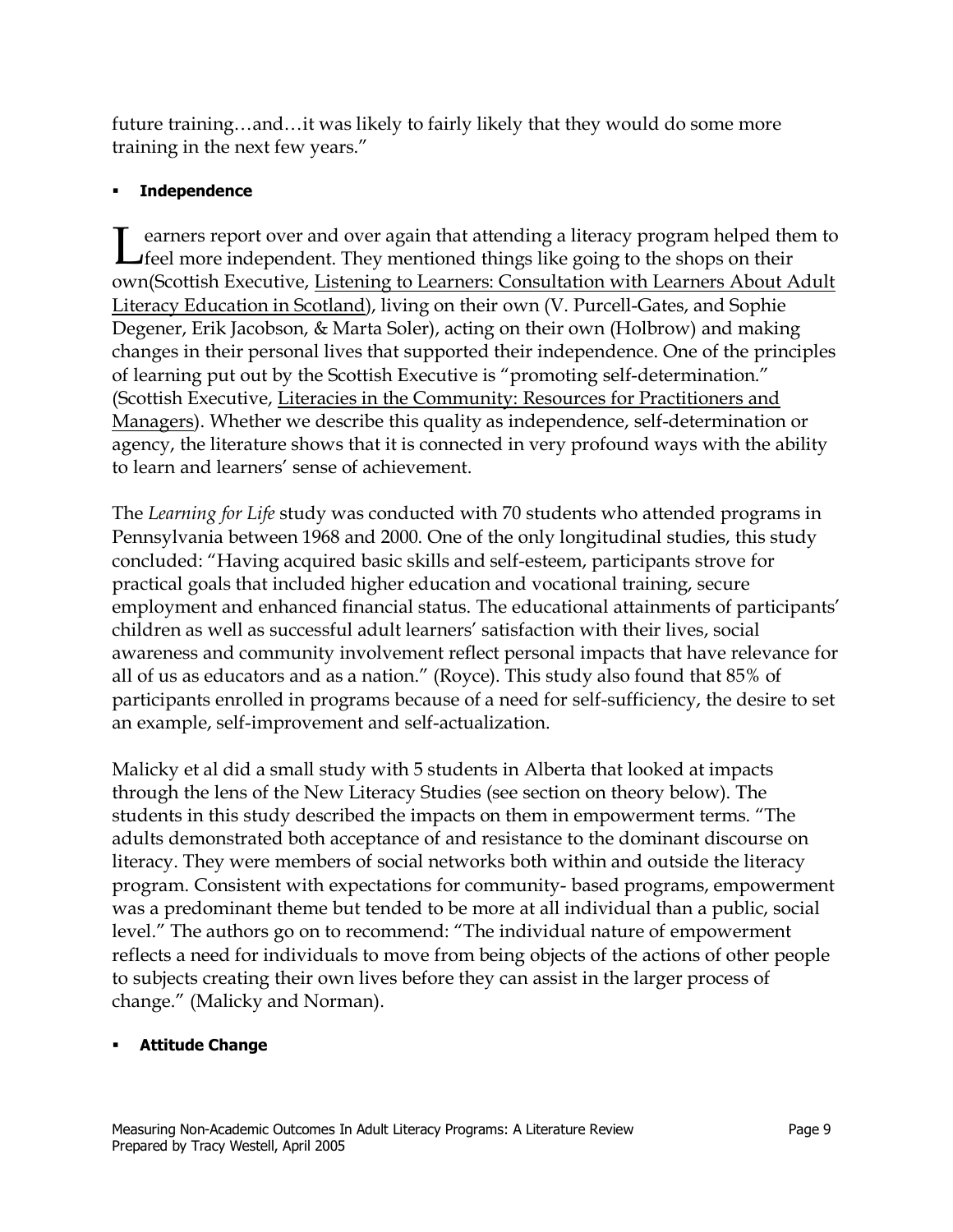Thanges in people's attitudes were another non-academic outcome of adult education. Education is shown to affect the views and values of people about diversity, gender and race. For instance, the study from Bow Valley College shows a shift in people's attitudes about other cultures and genders, and in their work ethic. (Holbrow)

A study by the Department for Education and Skills (DfES) in the UK looked at attitude changes as a result of adult learning courses. They used "attitude scales" on over 8000 people and found that "adult learning has beneficial effects on attitude change." (Preston). In particular the author states "Adult education is implicated in a movement towards more 'open minded' perspectives on race and authority, but not usually with more ideological shifts in position. Notably, it helps prevent individuals from moving towards an entrenched racist/authoritarian position."

Well known literacy researcher and practitioner Arlene Fingeret led a study called *LIVES OF CHANGE: An Ethnographic Evaluation of Two Learner Centred Literacy Programs*  in which she and her colleagues outlined the following impacts: "…both programs ask students to participate in a learner centred approach with writing as its focus; as a result, many of their impacts are similar, arising from the struggles of participation in learner centred education and reflecting the extensive use of writing. Learners in both programs have improved their reading and writing abilities, and attest to positive changes in attitudes. Learners use their new abilities in their lives, often describing new literacy practices in areas such as work and shopping. In addition, participation leads to culture-related impacts, including changes in the culture of families and gender-related changes in behavior." (H. A. Fingeret, et al).

It's not clear if the attitude changes documented in these studies are a result of specific educational interventions about these issues or are a natural by-product of more learning and being part of a diverse learning group.

# ! **Relationship and Community Building**

Learners' increased confidence enabled them to take part in more activities in the literacy program thus building their relationships with others and helping to create a sense of community. Many studies mentioned how learners became more involved in community/civic activities as a result of their attendance at literacy programs. Also a number of studies mentioned learners' increased ability to help and care for each other. (Trent Valley Literacy Association; Holbrow). There is little discussion of how a literacy program's own community and its connections to its local community helps to promote greater community involvement for learners.

In a study by Dr. Allen Manning on positive outcomes of literacy programs he affirmed that attending literacy programs lessens isolation in adults: "A large proportion of those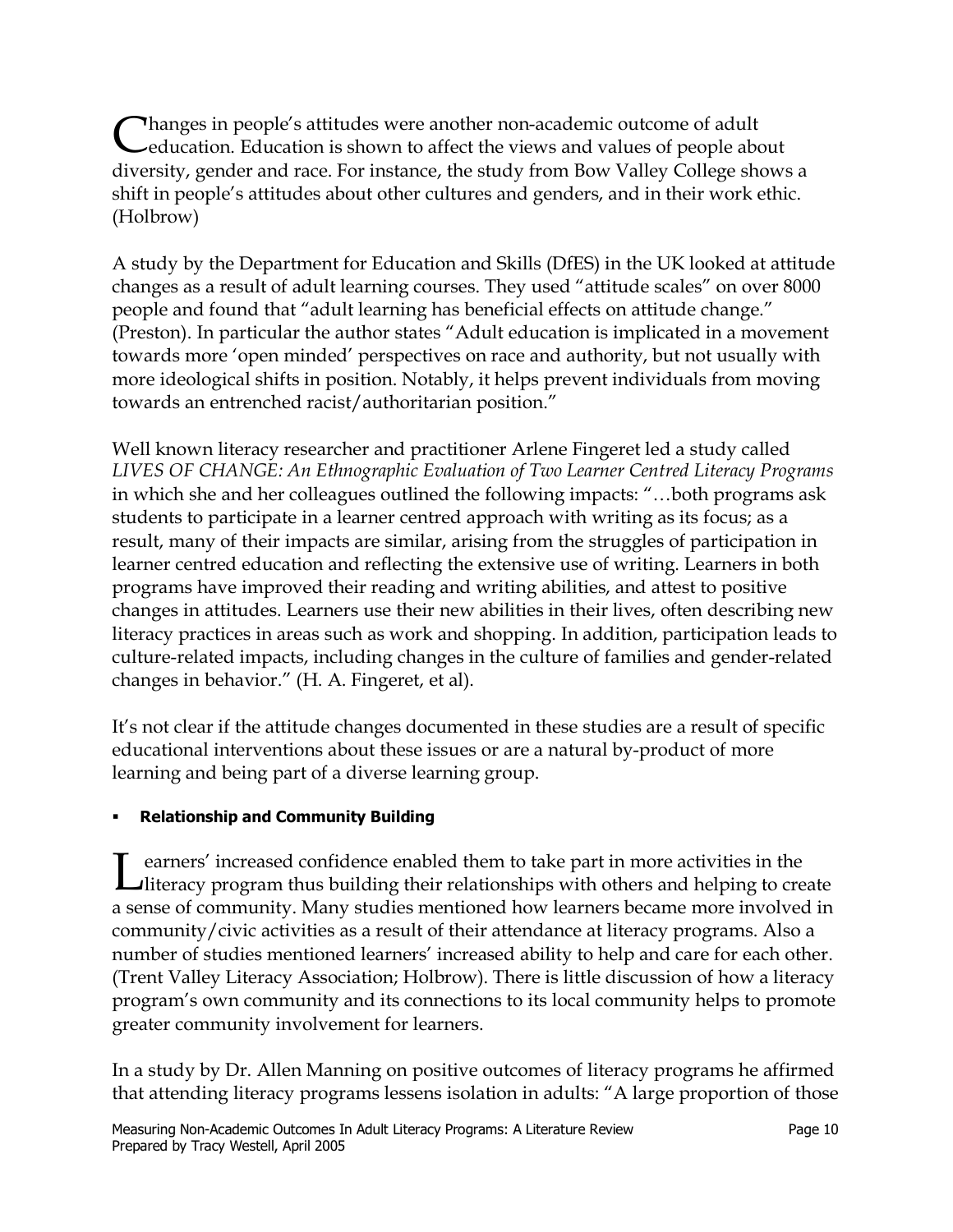who lack basic skills are embarrassed to admit it. For example, more than 67% of these adults who are married never tell their spouses about their literacy problems. The result is social isolation that prevents many people from making progress. Evidence shows …participation in literacy programs leads to a significant increase in participation in other community organizations. Literacy programs are also a steppingstone to participation in higher-level educational programs."(Manning)

In a study in the UK on community-based literacy programs Hannon et al noted that "Both tutors and students talked of concepts such as informality, friendships, empathy, being 'looked after' in relation to learning. While these qualities did not preclude the curriculum they were working to, or raising students' expectations of what they could achieve, tutors were able to incorporate a wider view of the curriculum and measuring achievement, often developing long-term relationships with students." (Hannon)

In *Proof Positive* the author noted the importance of learning in community: "Learners conveyed a strong sense of the importance of learning with others. There were many comments on the support, honesty, feedback and stimulation they received from their peers: 'it's good to have the chance to learn from others, to give and take' and 'the group is like a mirror – we learn from each other's mistakes and responses'." (Turner)

A number of studies mentioned the importance of the teacher's relationship to their own learning and to the learner. (Connon Unda; Scottish Executive, Listening to Learners: Consultation with Learners About Adult Literacy Education in Scotland; Trent Valley Literacy Association). The BEST program was a program to train worker instructors to teach literacy in workplace settings. "The use of worker instructors is a key structural element in attaining the broad project goal of worker empowerment. Both instructors and program participants share a common workplace and membership in the local union." The study looked at how worker instructors had become empowered through their own training. The impacts of the training were similar to those reported by adult literacy learners including a supportive learning community and improved or changing relationships at home and at work. Connon Unda states: "In BEST, we believe that the instructor's conscious engagement in their development is an integral aspect of the capacity to facilitate the growth of fellow workers."

*Proof Positive* also notes the importance of the role of the tutor (practitioner): "The role of tutors was critical, particularly their skills in observation, communication and informal assessment. Learners saw them as the key source of external information about progress and although a range of assessment methods was mentioned, the main approaches were informal observation and interaction. Feedback to learners was largely verbal. Importantly to learners, this was generally seen as supportive and part of the learning process." (Turner). This was reiterated by the Scottish study which interviewed learners about their experience of education: "There was most satisfaction with progress where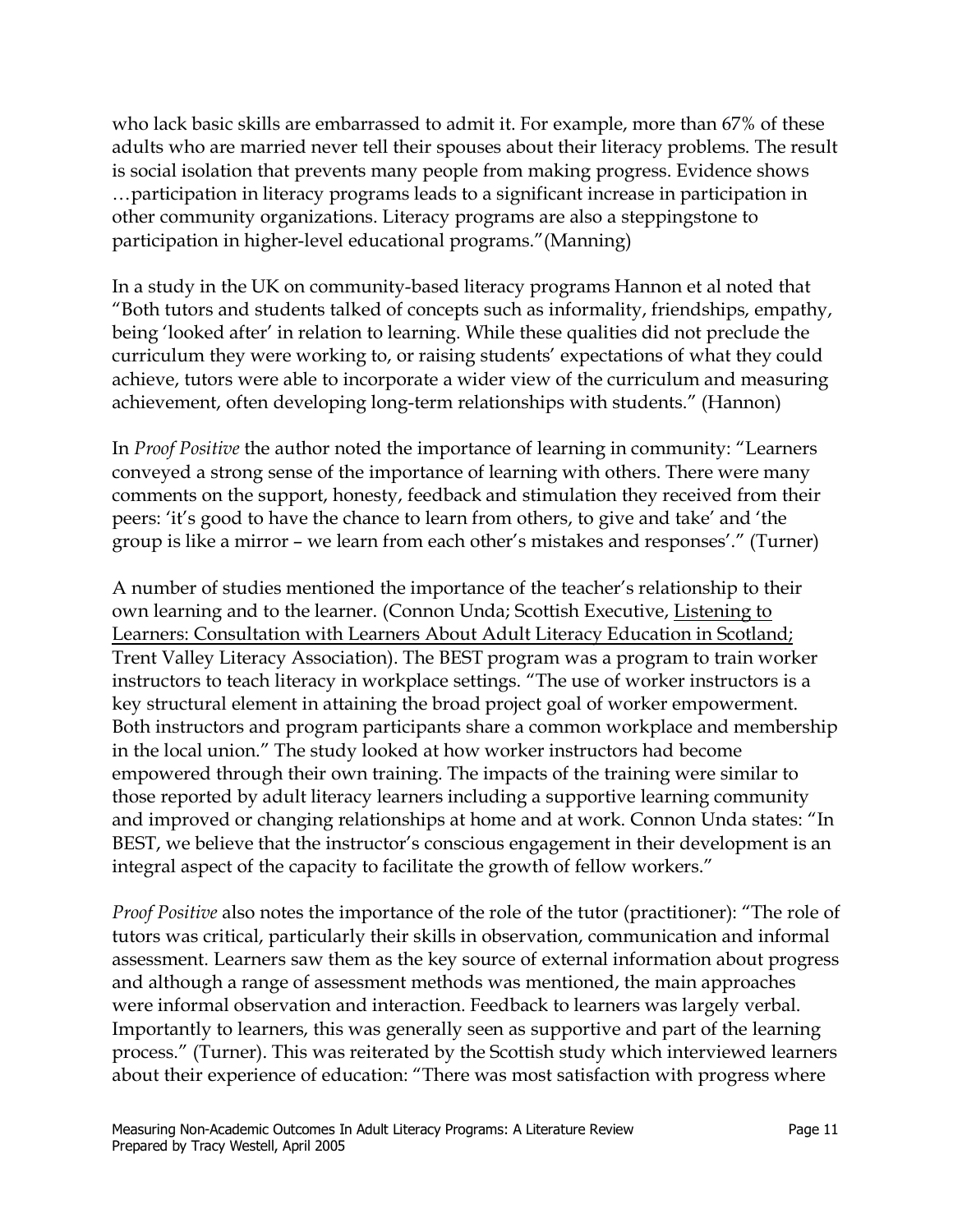learners were actively engaged with tutors in the processes of planning content and recognising learning gain."(Ward).

There is a broad range of literature that speaks to the issue of teaching excellence and the impact teachers have on learners. Connon Unda's study directly relates to the effect of instructors' learning on adult literacy learners. Other studies report that learners see instructors as key to their learning and many studies include in their recommendations calls for more professional development. Parker Palmer, in his book *The Courage to Teach*, says "Who is the self that teaches? How does the quality of my selfhood form- or deform--the way I relate to my students, my subject, my colleagues, my world? How can educational institutions sustain and deepen the selfhood from which good teaching comes?" (Palmer).

Relationships are key to learners and learning, as many of these studies attest to. Barton et al have issued a preliminary report on their study about the lives of adult learners and it is clear from their list of initial findings that relationships among learners, and between learners and teachers, matter to the overall success of adult education programs:

- "Relationships matter in learning, including teacher/student and student/student relationships, also the networks of support learners are part of.
- Learning environments often offer structure and stability in learners' lives.
- Being in control is a key motivation for learning.
- Health is often a barrier to learning, both physical and mental health.
- The need to recognise small gains in LLN and the wider benefits to the learners.
- There is a complex relationship between teaching and learning: learners don't learn what teachers teach." (Barton)

Theories such as the new literacy studies, social capital and situated learning (see below) may help us to understand the centrality of community and relationship building to adult learning. How this will be translated into program building will be an important question for adult educators in the future.

# ! **Learning to Learn**

Bossort et al conducted a study called *Learning to Learn* with 44 students from ABE programs in B.C. and concluded that: "Participants reported many instances of having learned concrete skills that they could apply and find helpful and practical. Even more importantly, however, is that people have **learned that they have learned.**  They now have the confidence that they can keep on learning on all kinds of levels throughout their lives." (Bossort). The authors associated the reported impacts with an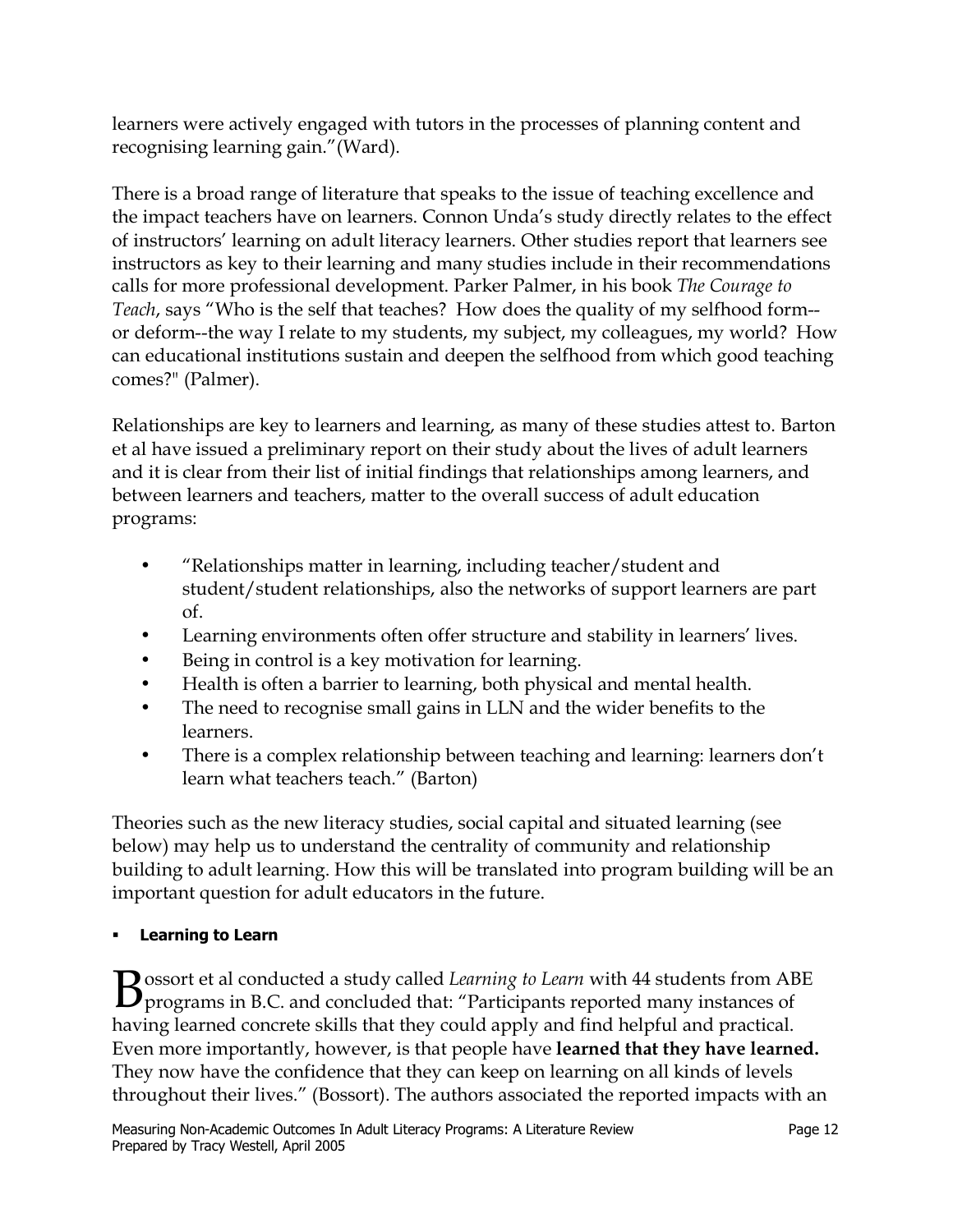economic benefit: "One of these implications is the economic benefit to society of ABE in facilitating healthier personal and family lifestyles and greater and more informed participation in social relationships of all kinds." Beder echoes this idea when he states: "In general, adult literacy education has a positive influence on participants' continued education." (Beder). This may be seen as an academic outcome of adult literacy programming but it requires a critical and reflective process on the part of a learner to understand how he or she learns best and that does not necessarily require an ability to read or write text.

'Thinking about thinking' or metacognition (thinking which involves active control over learning processes such as planning how to approach a learning activity, knowing when you understand something and when you don't, and evaluating progress in learning) is a learned ability that literacy programs recognize as important but are often unclear about how to encourage. Silja Kallenbach has written a major study about using multiple intelligences theory in adult literacy and recommends: "… improvement in students' sense of self-efficacy or metacognitive skills could be considered legitimate secondary outcomes, joining such criteria as registering to vote, reading to one's children, and getting off welfare." (Kallenbach). Her approach emphasizes working with learners to determine their learning strengths and acknowledge their multiple ways of learning and knowing. Perhaps her work can help us understand how to develop the metacognitive capacities of learners.

# **Models for Practice**

This section will look at what has been recommended as ways to assess 'soft outcomes' or non-academic outcomes. Certainly one of the strongest themes in assessment in adult education has been portfolio assessment. This process entails collecting a learner's work according to a set of criteria and then having the learner and teacher/practitioner review the work in order to assess the progress and the process of learning. (H. A. Fingeret; Macdonald). In *It Belongs To Me: A Guide to Portfolio Assessment in Adult Education Programs* Fingeret says: "Portfolio assessment is practical and useful, according to the practitioners and students who participated in this project. It redefines the scope of assessment, and provides a way to look at personal development as well as academic skill growth as reflected in new literacy practices." Fingeret did report a challenge for programs where volunteers and staff had not had enough professional development in using portfolio assessment. It is also interesting to note that she uses portfolios to examine the perceptions that learners have about how they learn and their theories of literacy.

Another resource in assessment is the "progress profile" a method originally developed in England and taken on by literacy practitioners in Alberta. (ALBSU). *Progress profile : measuring progress in literacy development* is put out by the Literacy Coordinators of Alberta. It is a formative assessment process but uses a "Progress Summary" to review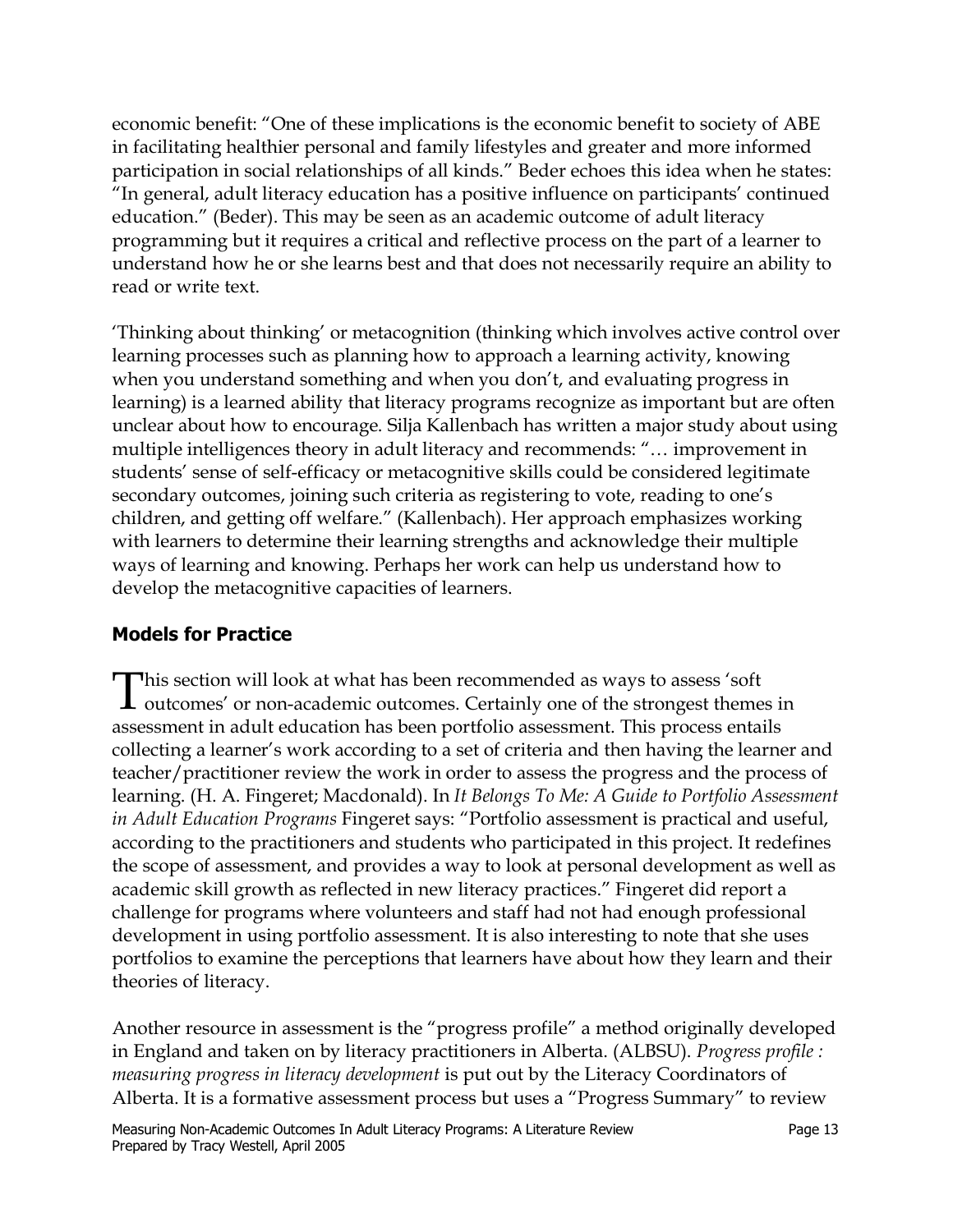progress and reassess goals and learning plans. It is a learner-centred process that "recognizes that learning occurs in a range of areas: cognitive (e.g., how students read), personal (e.g., self-esteem), and social (e.g., community activities)." (Norton).

The Department for Education and Employment in England is also struggling with how to measure 'soft outcomes' in their employment programs. They have published a report, *Measuring Soft Outcomes And Distance Travelled: A Review Of Current Practice* (S. Dewson, Jude Eccles, Nii Djan Tackey and Annabel Jackson) that recommends that "the development of one model to measure soft outcomes and distance traveled is unlikely" and that "there is a clear need for guidance" in assessing soft outcomes. They have developed a guide (S. Dewson, Judith Eccles, Nii Djan Tackey, Annabel Jackson) that gives examples of a number of assessment methods that may be useful in literacy. They caution: "It is important to understand a client's external situation in order to gain a better understanding of the context in which progress is being made and the factors that are most likely to be attributable to the project." The methods include self-assessment computer programs, portfolio assessment, interviews/surveys, sliding scales and they make recommendations about how to present findings. They do not advocate a 'one system fits all' approach because each program and person is so different.

In a research project conducted by Beth Bingman in the US, she and her co-researchers had to reach agreement about language: "To establish a common language for outcomes assessment across the sites, the research team and program participants then developed what they call the "Inputs to Impacts Grid." (Focus on Basics). This grid shows inputs, process, outputs and outcomes for students and programs. What is interesting here is that inputs are weighted the same as outcomes. If moving on to employment is a desired outcome for the program, what are the inputs available to help them attain that outcome?

Guy Ewing, in an unpublished paper, has suggested a similar grid that has two sets of three columns: the first is impacts on learners and lists indicators and examples; and the second is impact on communities with indicators and examples. Under 'impacts on learners' he lists learning outcomes, impacts on independence in daily life, impacts on self-confidence and impacts at work, home and in the community. (Ewing). He states in the paper: "Using a broad-ranging list of impacts like this does not negate the potential use of demonstrations and tests for the articulation of skills required in an LBS [Ontario Literacy and Basic Skills program] program. This kind of articulation could be useful in achieving recognition, outside of the LBS system, for what some LBS learners achieve." He suggests that a full list of impacts be determined through a consultation with the field.

Aboriginal educator Priscilla George (Ningwakwe) has developed a holistic approach to adult literacy that responds to the needs of aboriginal learners who may have experienced trauma in their lives. She states: "…the holistic approach to literacy is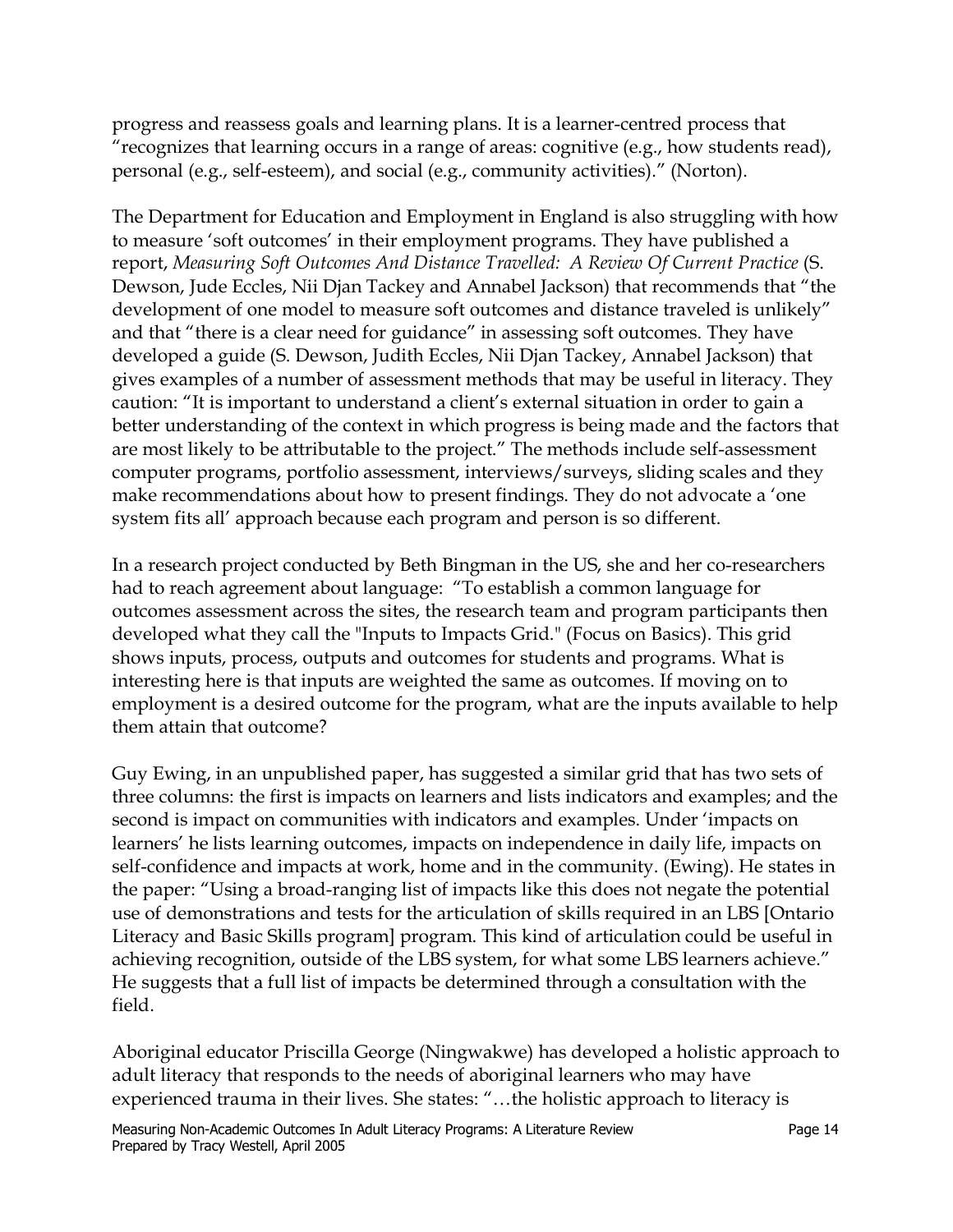recognition and interpretation of the symbols and messages sent to us through the spirit, heart, body and mind, then acting on those messages to improve the quality of one's life." (George). She backs up her approach with studies into emotional intelligence, multiple intelligences and the effect of emotions on the brain. She goes on to say: "Aboriginal literacy practitioners continually seek ways to nurture the spirit, heart, mind and body - for themselves, and for the learner. They provide a welcoming environment (they do not replicate the educational institutions, the system that did not work in the first place), and treat the learner as a whole person, an individual with skills and strengths that he/she may not yet have recognized. Practitioners develop an "invitational approach to literacy" - a phrase coined by William Purkey and John Novak (1984), "the process by which people are cordially summoned to realize their relatively boundless potential"."

Greenwood and Vorhhaus in the UK have come up with a framework of good practice for *Recognizing and validating outcomes of non-accredited learning* (Greenwood) which listed nine elements which they point out were not always necessary nor always enough: identification of learning objectives; assessment of learners; negotiation of learning objectives with learners; learner self-assessment; on-going formative assessment; progression guidance (where to go next); record of achievement; moderation of assessment (among practitioners); and celebration of achievement. In a longer report on the same project Greenwood et al suggest there is"…plenty of hard work to be done on specifying exactly what it is we are assessing, and exactly how we are in a position to verify that a learners' self confidence is as she or her tutor says it is." (Greenwood).

A study in England, *The Literacy and Social Inclusion Project*, "has identified four crosscutting themes in motivating and improving the literacy skills of at-risk individuals. These are

- 1. Engaging individuals and building relationships
- 2. Meeting needs and interests
- 3. Providing book and reading experiences
- 4. Working in partnership" (Bird)

Bird emphasizes the need for community and welcoming venues for adult learning and points to the need to acknowledge the holistic needs of adult learners: **"**Building the skills of at-risk adults means responding to what interests and motivates people, providing enjoyable learning experiences in local venues where they feel comfortable, and encouraging further participation in learning. 'Literacy support' is needed that is wider than skills learning; adults may need help initially with difficult issues they face such as homelessness or debt. This means providing opportunities to help them develop appropriate language and communication skills, as well as support for reading and writing. This may require one-to-one help." (Bird)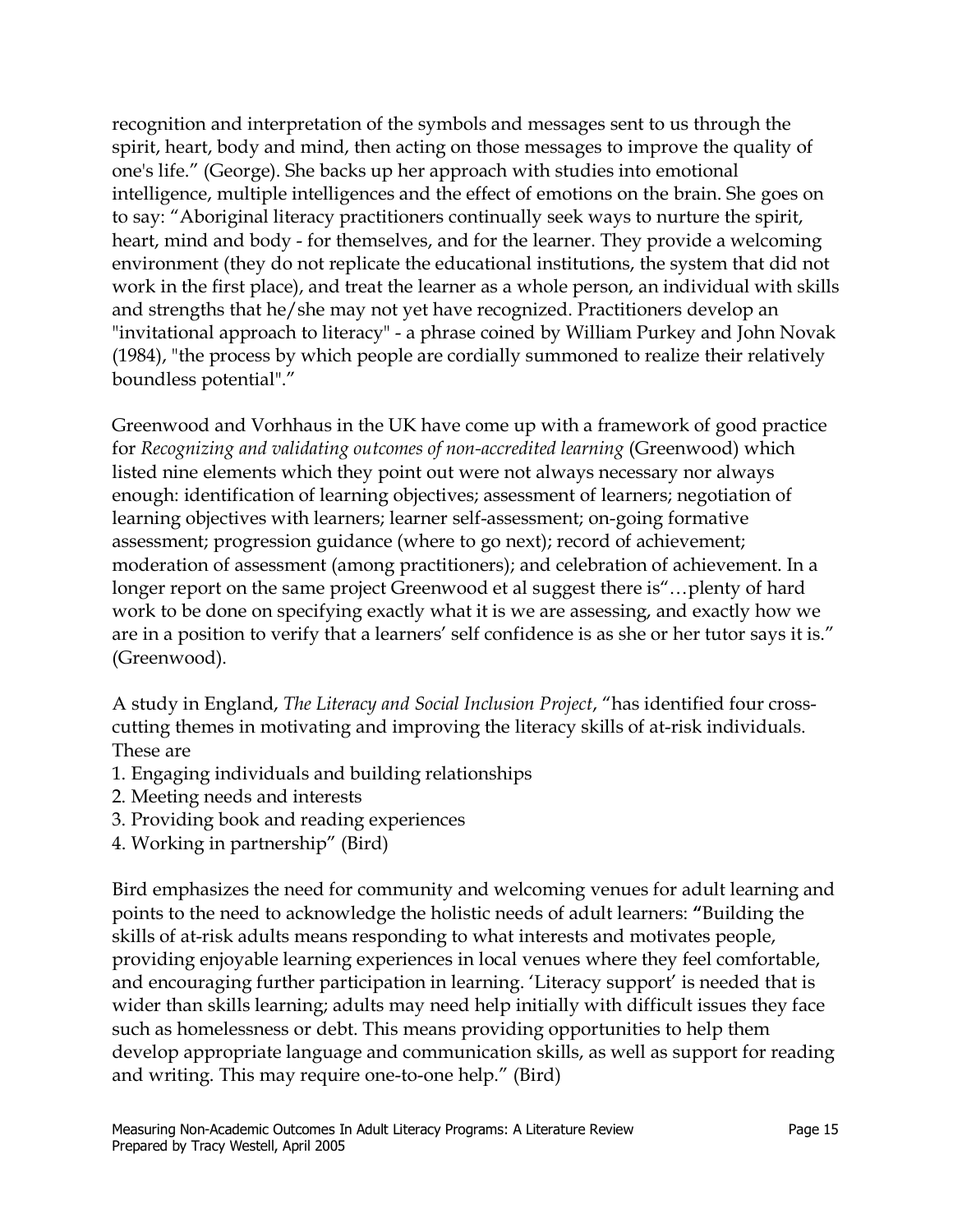Equipped for the Future (EFF) is a large American strategy to create a national accountability framework for adult literacy. There are many resources online for all aspects of the program (see King for an online comprehensive resource for using the EFF framework). The approach is based on the following principles:

- ! "Learning itself is a purposeful, goal-directed activity. An ongoing goal setting process is integral to effective learning.
- ! Purposeful and transparent learning builds on learners' prior knowledge and experiences to construct new knowledge.
- ! Purposeful and transparent learning also means that learners monitor and assess their own progress. Metacognitive strategies help them to be mindful of what is being learned and what good performance looks like." (King)

The standards wheel is at the centre of the system. These standards are used with the three roles they have chosen for learners: parents/family members, citizens/ community members, and workers. This is a very comprehensive system with a plethora of resources available online. It takes into account non-academic outcomes but within a pre-determined framework. They look at the teaching/learning cycle in this way:

"1. Determine individual goals and purposes.

2. Identify standards that would help learners achieve their goals.

3. Find out what learners already know and can do.

4. In a group situation, come to consensus on a shared priority (real life concern) that focuses the learning activity.

5. Design a learning activity to address the shared priority (real life concern) of the learners.

- 6. Develop a plan to capture evidence and report learning.
- 7. Carry out the learning activity.

8. Observe, document, evaluate, and report evidence of performance on the standard.

- 9. Reflect on how what was learned is transferable to other real life situations.
- 10. Determine next steps to help learners meet their goals." (King)

This system is being taken up by hundreds of programs in the US but there has been some controversy about the time and resources required to use the system (see previous section on matching resources with assessment needs).

In the report *Learning outcomes in a nonaccredited curriculum: a view from the adult education sector* John Vorhaus makes the following statements and recommendations regarding assessment:

"1. When devising methods for recording learning, it is necessary to keep in mind the distinguishing characteristics of the non-schedule 2 curriculum and student cohort.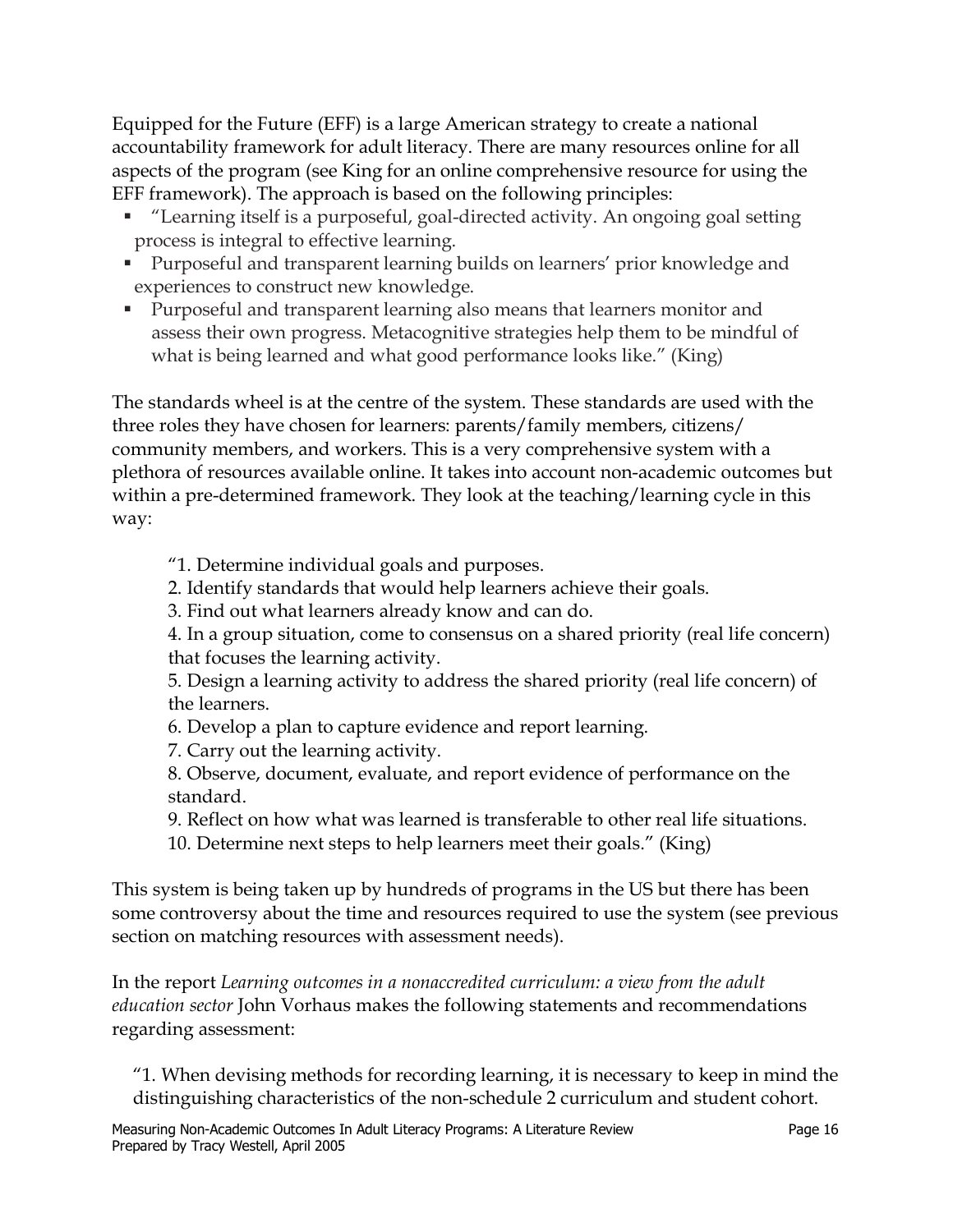2. Some of the most important distinguishing characteristics of the non-schedule 2 student cohort are: low levels of confidence and self esteem; negative experience of formal education; classes comprising students of mixed ability/experience; voluntary attendance; wide range of future aims and ambitions.

3. Many non-schedule 2 learning outcomes are difficult to verify; and they are more numerous and varied than is commonly supposed.

4. Colleges (and funders) should devise means of recording students' learning which are sensitive to the numerous and varied paths and purposes that the students are pursuing.

5. We should replace the single category of 'Progression' with the three-fold categorisation – 'Progression', 'Development', 'Equilibrium' – so as to acknowledge the importantly different ways in which students pursue adult education.

6. Evidence of retention and attendance is largely irrelevant as evidence of learning.

7. The appropriate standard of evidence of students' learning is better described as 'detailed' and 'individual' rather than 'robust' and rigorous'.

8. A primary means for tutors and colleges gathering evidence of learning outcomes is student assessment; this should be formative rather than summative." (Vorhaus)

Many people have many ideas about how to assess adult learners' progress and how to set up literacy programs, and the pressure from funders to be more accountable has resulted in studies and systems that offer some promise. The initial problem still remains: without appropriate resources adult literacy programs are limited in their ability to provide in-depth assessments of learners.

# **What Theory Can Teach Us**

I have chosen the following theories to outline because they emerged as theories that are interwoven with the studies discussed above. There are many other theories that may be relevant and enlightening and might be explored by practitioners.

## **Social Capital Theory**

Tom Schuller writes: "Human capital is defined by the OECD as "the knowledge, skills and competences and other attributes embodied in individuals that are relevant to economic activity."(T. Schuller). He goes on to describe social capital as "…*networks*, *norms* and *trust*, and the way these allow agents and institutions to be *more effective in achieving common objectives*. The most common measures of social capital look at participation in various forms of civic engagement, such as membership of voluntary associations, churches or political parties, or at levels of expressed trust in other people." Social capital is seen as integral to healthy, productive societies and thus, is of concern to governments.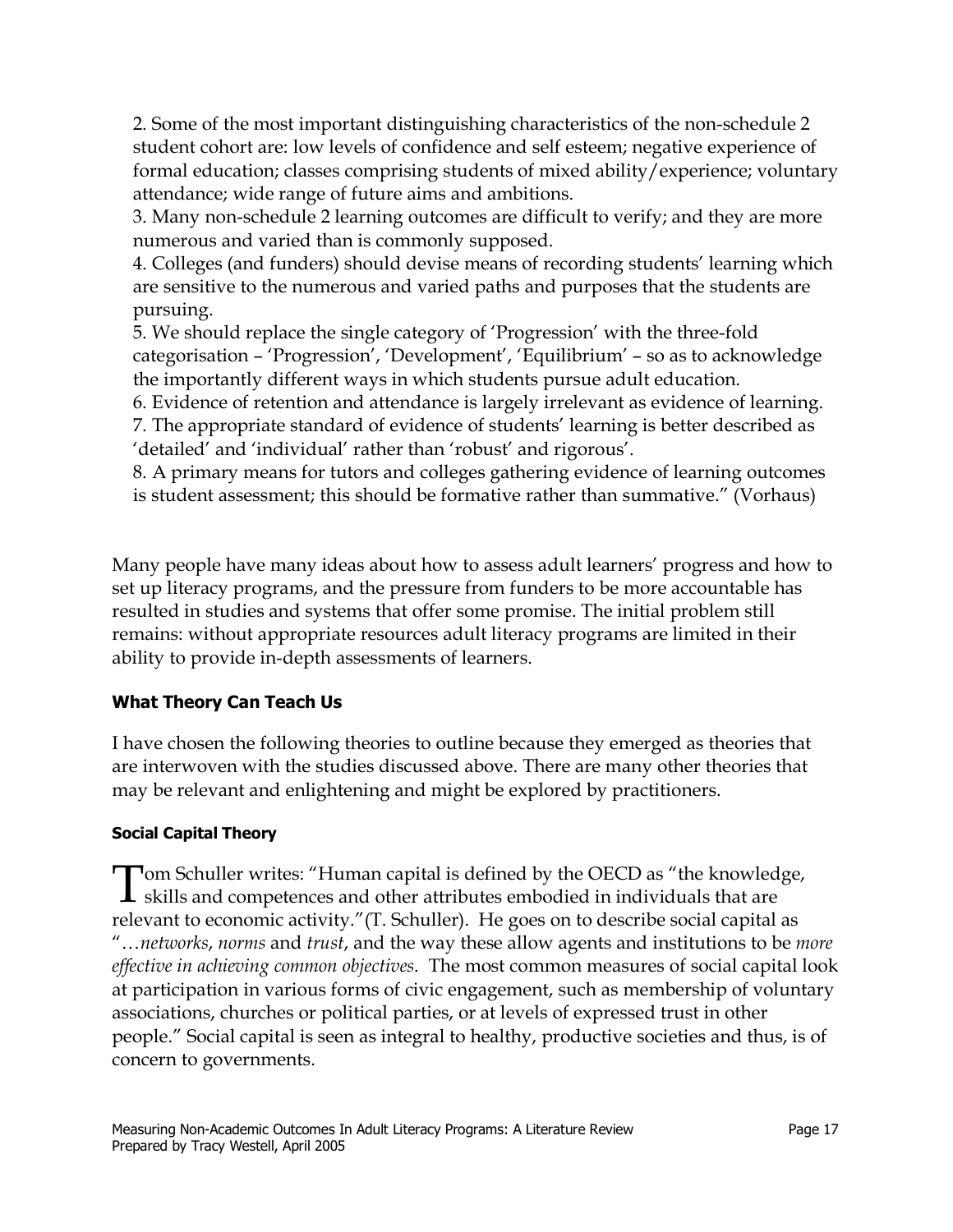Part of social capital is informal learning, such as that done in community organizations. Ian Falk discusses how 'knowledge resources' and 'identity resources' are required for informal learning: "Knowledge resources certainly include those socalled 'human capital' literacy elements of basic skills, but it is much more than that. Quality knowledge also includes knowing the 'who, when, where, why and how' of the situation in hand. Identity resources are those resources that shape our identities as we learn to adapt to change, or take on new roles and tasks. Unless we see ourselves 'in the new role' that our learning, education and training knowledge provides us with, we are unlikely to use that new knowledge." (Falk).

In their report *Modelling And Measuring The Wider Benefits Of Learning: An Initial Synthesis* Schuller et al look at the problems with establishing causal relationships between education and outcomes or impacts. The recommend a longer, deeper look at education and its relationships with social cohesion and quality of life. "Values and attitudes formed through learning are likely to have important effects in adult life across all the social domains including health behaviour, crime, parenting and civic participation. They are also fundamental to social cohesion." (T. e. a. Schuller). Social cohesion does not mean social compliance here; it refers to the notion in social capital theory that membership in a community gives one a sense of belonging and meaning.

Social capital theory values the kind of non-academic outcomes that literacy learners report. Indeed, social capital theorists feel that networks of informal learning are crucial to the ability of people to imagine themselves as lifelong learners and should be supported by governments intent on developing learning cultures, social cohesion and more educated populations.

## **Theories about Measuring Achievement in Education**

"We start out by making the important measurable, and end up making only the measurable important."(Wiliam).

Dylan Wiliam outlines a number of issues in educational assessment: "...things that can be measured easily come to be regarded as more important than those that cannot."; educators will 'teach to the test' if required to reach certain 'performance indicators'; "the clearer you are about what you want, the more likely you are to get it, but the less likely it is to mean anything."

In the following anecdote Merrifield shows how important what we measure is and how measurement doesn't necessarily capture ability.

Measures of all kinds are used to sort people into categories, reward some and punish others. Some do not do what they are intended to. Sticht describes what happened when the military miscalibrated its aptitude battery in the period 1976-1980, thus permitting "over 300,000 lower-aptitude people who would have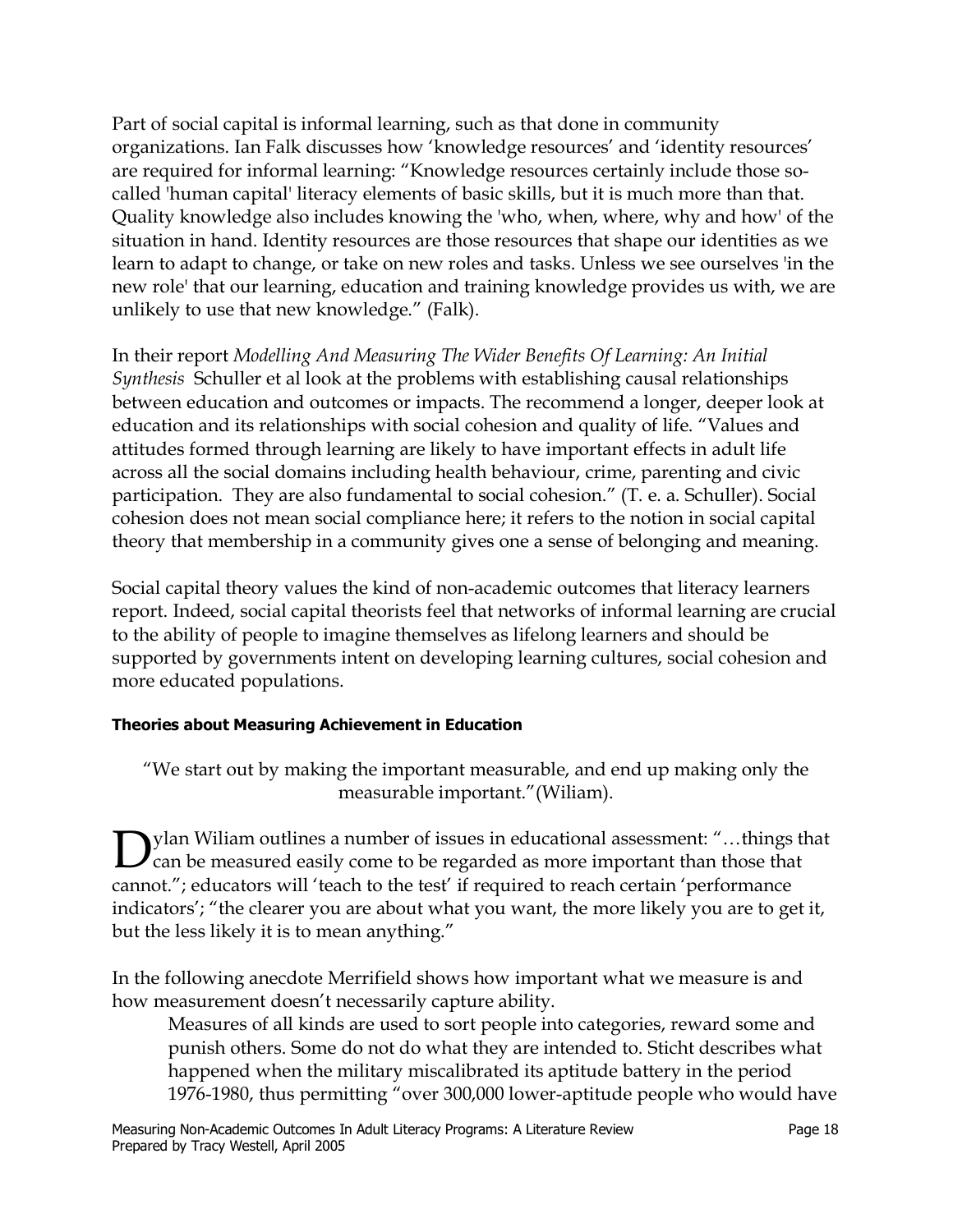been rejected into the military without the services being aware that they were getting 'functionally illiterate' personnel" (Sticht, 1988, p. 69). What happened? Nothing. Data shows that in terms of completing military training, and receiving satisfactory job ratings, 80% of those 300,000 "low aptitude" people performed 80-95% as well as average-aptitude personnel. As Sticht remarks, "These data suggest that great caution ought to be exercised in declaring people functionally incompetent because of their performance on literacy or other types of aptitude tests."" (Merrifield)

All of the authors I surveyed touched on similar themes:

- ! Assessment of learners and evaluation of program performance should be detached from one another (Derrick, "Making the Grade: Assessment and Achievement in Adult Literacy, Numeracy and Language")
- **Transfer of skills from one setting to another is problematic and requires the ability** to "scaffold identities across school and life worlds" (T. Schuller). See also: (Derrick, "Not Seeing the Forest for the Trees? Measuring Achievement and Attainment in Adult Literacy, Numeracy and Language") and (Bransford)
- ! "Preserving the myth that judgements of educational attainment have some kind of external, scientifically verified status as objective truth is unsustainable…In reality, giving up on the search for 'the answer' that will fix the system's problems is likely to be the first step towards a more sustainable approach to measuring educational standards…. "(Skidmore 2003) quoted in (Derrick, "Not Seeing the Forest for the Trees? Measuring Achievement and Attainment in Adult Literacy, Numeracy and Language"; Merrifield)
- ! Formative assessment is preferable to summative assessment especially for adults who may have had negative past experiences with summative assessment (tests of knowledge learned).
- ! "The 'wider benefits of learning' are recognized and evaluated." (Derrick, "Not Seeing the Forest for the Trees? Measuring Achievement and Attainment in Adult Literacy, Numeracy and Language")
- ! Using multiple and varied assessment methods is crucial.

Merrifield says that standardized tests may have a role but cautions that they do not necessarily capture what we or policy makers may want to know about how learners have progressed: "The only thing we can be sure we are measuring with standardized tests is the ability to perform on standardized tests. This is not completely worthless – anyone wanting a credential like the GED, in order to enter further education, needs to be able to perform well on tests. But we should not assume that they have much to do with how people engage in literacy in everyday life." (Merrifield)

These are just a few of the insights and approaches advocated by these authors. The approaches and ideas posited by these authors are not in vogue in policy circles and are seen as 'alternative' ways of viewing assessment.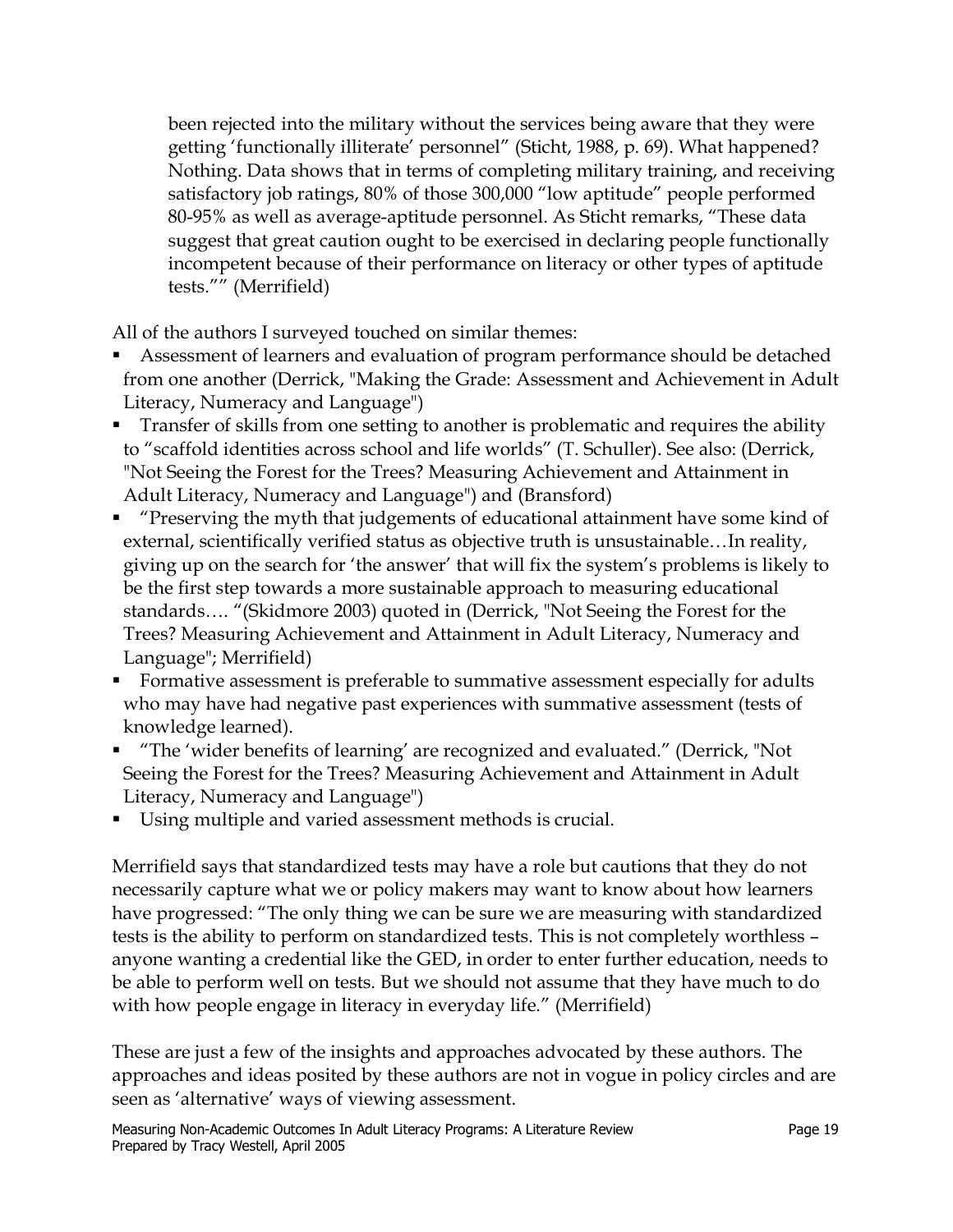#### **The New Literacy Studies (NLS)**

The NLS view of literacy is a complex one. It theorizes that literacy is a socially<br>embedded practice that is experienced differently in different roles and contexts; that it is formed by different discourses that are powerful (or not) in cultural, political and social contexts; and that literacy is practiced for different reasons that are "embedded in broader social goals and cultural practices." (Barton and Hamilton, 1998). NLS challenges those who hold power: "NLS, then, takes nothing for granted with respect to literacy and the social practices with which it becomes associated, problematizing what counts as literacy at any time and place and asking 'whose literacies' are dominant and whose are marginalized or resistant." (Street, 2003). The policy view of literacy (and the public view greatly shaped by media accounts of government policy initiatives) is a simpler one than that of the NLS. Barton and Hamilton write "In the media narrative on literacy the autonomous view of literacy usually provides the framing of what are regarded as possible or reasonable questions to pose and limits what might be possible answers." (1998). The answers narrow as government develops policies that embody the notion of the learner as human capital and literacy as autonomous skills acquired through discrete activities in rigidly prescribed levels.

In an article on how to best assess adult writing skills Marilyn Gillespie brings out the idea of literacy embedded in the activities of, and participation in, everyday living: "Literacy is not merely the capacity to understand the conceptual content of writings and utterances, but the ability to participate fully in a set of social and intellectual practices. It is not passive, but active, not imitative but creative, for participation in the speaking and writing of language is participation in the activities that make it possible. Indeed it involves the perpetual remaking of both language and practice." (Gillespie)

In Ontario Katrina Grieve conducted research about self management among literacy learners and said clearly in her final report: "What I found [through a lit review and interviews] was that there is a whole movement of research in a broad range of fields challenging the idea that skills can be taught in isolation and easily applied to other situations. This research describes, instead, a social view of knowledge, literacy and learning that depends on context, meaning, and relationships." (Grieve).

A study done by Victoria Purcell-Gates in 2000 surveyed learners about changes in their lives from attending adult literacy programs.(V. Purcell-Gates, and Sophie Degener, Erik Jacobson, & Marta Soler). Purcell-Gates describes one aspect of the study this way: "A qualitative analysis was done using the spontaneous student comments on 173 home literacy practices questionnaires attributing changes in literacy practice. Results showed that students contextualized their reported literacy practice changes to life changes such as changes in employment, changes emanating from learning to read and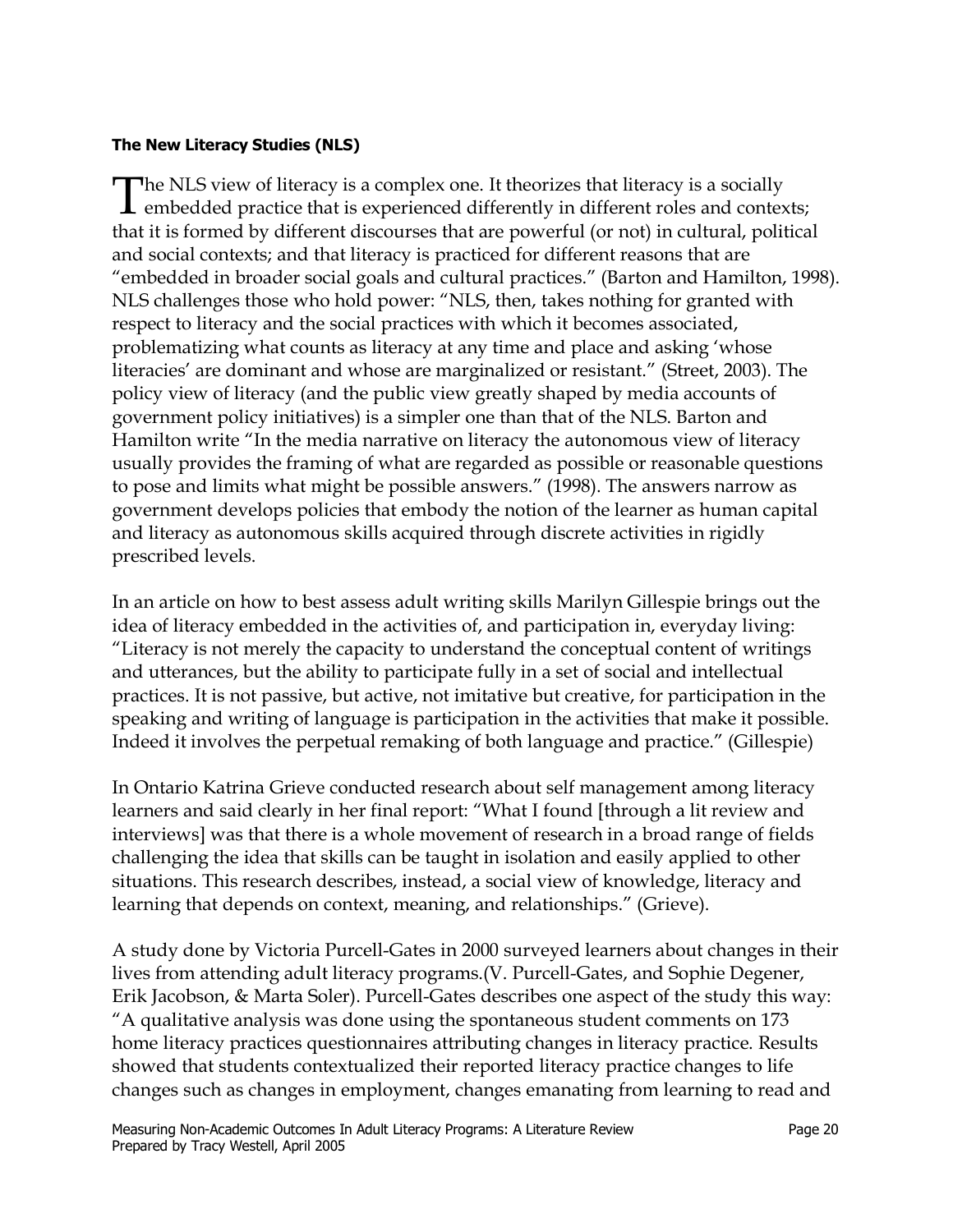write, changes in living situations, and family situations. These results demonstrated the socially-situated nature of literacy and literacy change." She believes that the study "…contributes to a social practice theory of literacy (Barton & Hamilton, 1998) which views literacy as best understood as a set of social practices which are associated with different domains of life and which are purposeful and embedded in broader social goals and cultural practices." This study makes a link between literacy learning and non-academic outcomes and analyses these outcomes using the NLS framework.

The Scottish Executive (the devolved government of Scotland) has put out a resource for literacy programs called *LITERACIES IN THE COMMUNITY: resources for practitioners and managers*. The summary is available online and the whole kit is available for £35. (Scottish Executive, Literacies in the Community: Resources for Practitioners and Managers). The resource lists three principles for learning: promoting self-determination; developing an understanding of literacies, and; recognizing and respecting difference and diversity. They describe the principles this way: "The Principles are based on an understanding of literacy and numeracy as complex capabilities rather than as a single set of skills." Under the second principle listed above they state:

- ! Literacy and numeracy will be recognised as changing social and cultural practices taking place in contexts that are also continuously developing and changing.
- ! The curriculum will be designed to develop, along with knowledge and skills, an understanding of how different and complex the many uses of literacy and numeracy are in adult life.
- ! Learners will be encouraged to become critical learners and users of literacy and numeracy, aware of how complex it is to transfer existing capabilities to new roles and contexts.

This fits within the New Literacy Studies approach to adult literacy and is unique because it is the only government I have found to embrace this approach. On the other hand, Learning Link Scotland (a network of literacy programs) has asked from their government for more resources "to discern the full range of 'soft-measurement' tools being used in the non-formal sector." (LEARNING LINK SCOTLAND).

Some of the researchers I have read see literacy through the NLS lens (Malicky and Norman) or understand their findings as being aligned with the NLS (V. Purcell-Gates, and Sophie C. Degener, Erik Jacobson, Marta Soler). NLS acknowledges literacy practices as many and varied and sees it as a complex process that will require multifaceted approaches to assessment in order to capture all of the outcomes of adult learning.

#### **Situated cognition/learning**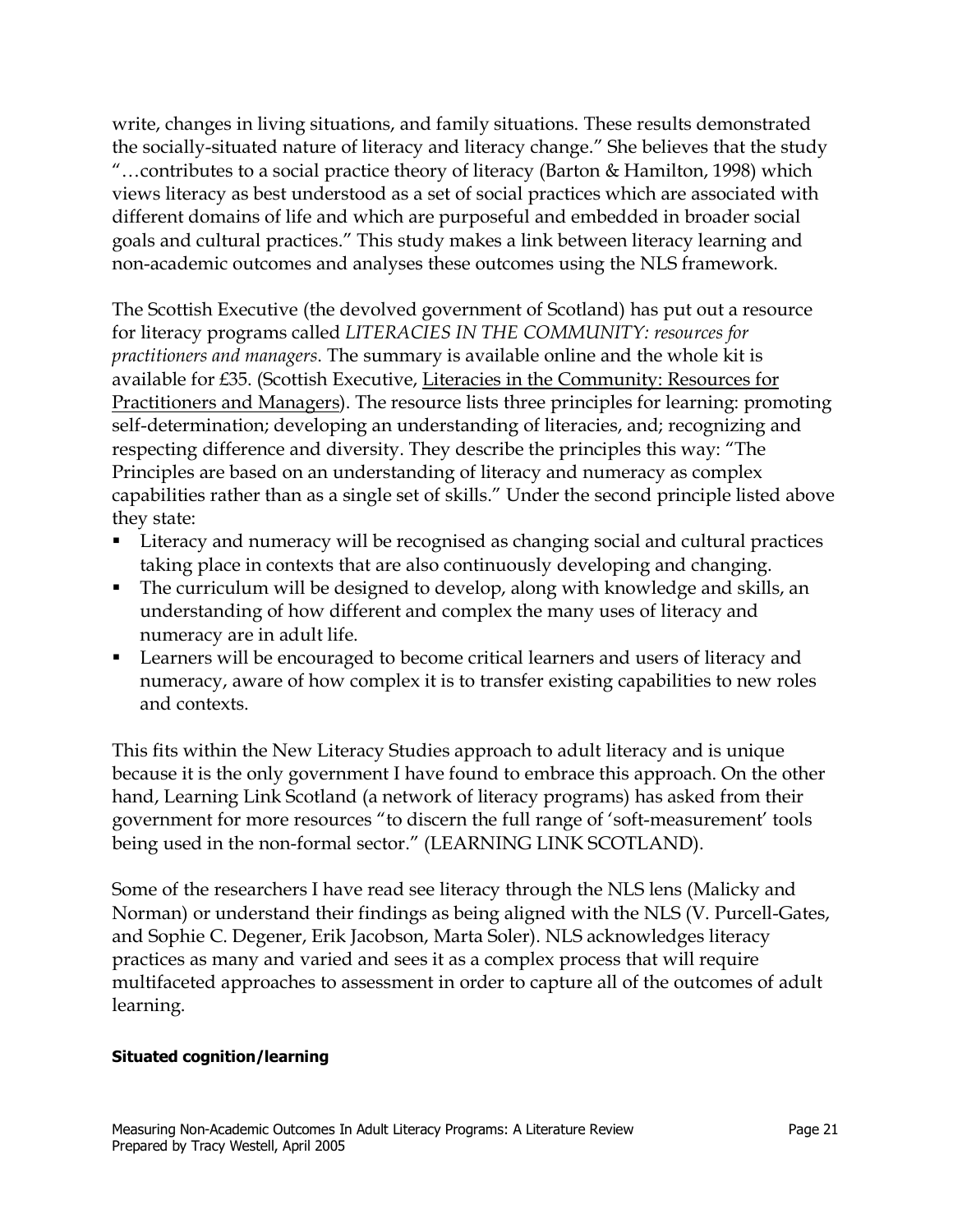Situated learning is a theory that posits that an integral part of learning is the Situation and setting that people learn in. Mark Smith puts it this way: "Initially people have to join communities and learn at the periphery. As they become more competent they move more to the 'centre' of the particular community. Learning is, thus, not seen as the acquisition of knowledge by individuals so much as a process of *social* participation. The nature of the *situation* impacts significantly on the process." (Smith, The Social/Situational Orientation to Learning).

This theory originated from behavioral theories about observational learning but was really popularized by Lave and Wenger in their book *Situated Learning: legitimate peripheral participation*. This has spawned a great interest by corporations and others in Wenger's theories about 'communities of practice'. This theory says that we learn through our daily practices within communities. Wenger puts it this way: "Over time, this collective learning results in practices that reflect both the pursuit of our enterprises and the attendant social relations. These practices are thus the property of a kind of community created over time by the sustained pursuit of a shared enterprise. It makes sense, therefore to call these kinds of communities *communities of practice*. (Wenger 1998: 45)."(Smith, Communities of Practice).

Robert Putnam works teaching teachers and believes the situated learning approach is useful for teachers who are trying to improve their practice. He says: "Dissatisfied with overly individualistic accounts of learning and knowing, psychologists and educators are recognizing that the role of others in the learning process goes beyond providing stimulation and encouragement for individual construction of knowledge (Resnick, 1991). Rather, interactions with the people in one's environment are major determinants of both what is learned and how learning takes place." (PUTNAM). In his studies with teachers he finds that knowledge socially constructed within communities of practice is a positive and powerful way to learn for teachers.

The findings listed previously in this paper on community building show the importance that learners see in sharing a supportive community of learning. Studying more deeply how communities of practice develop and grow may help literacy practitioners improve their practice and their own learning.

## **Theories about How Our Brain Works**

**B** rain researchers see the brain as a new frontier in science and there has a great increase in this research. Every day we are learning more about how the brain and learning work. I have included long sections of the following studies about cognition and how our brains work because many of the findings can inform and change how we view non-academic outcomes.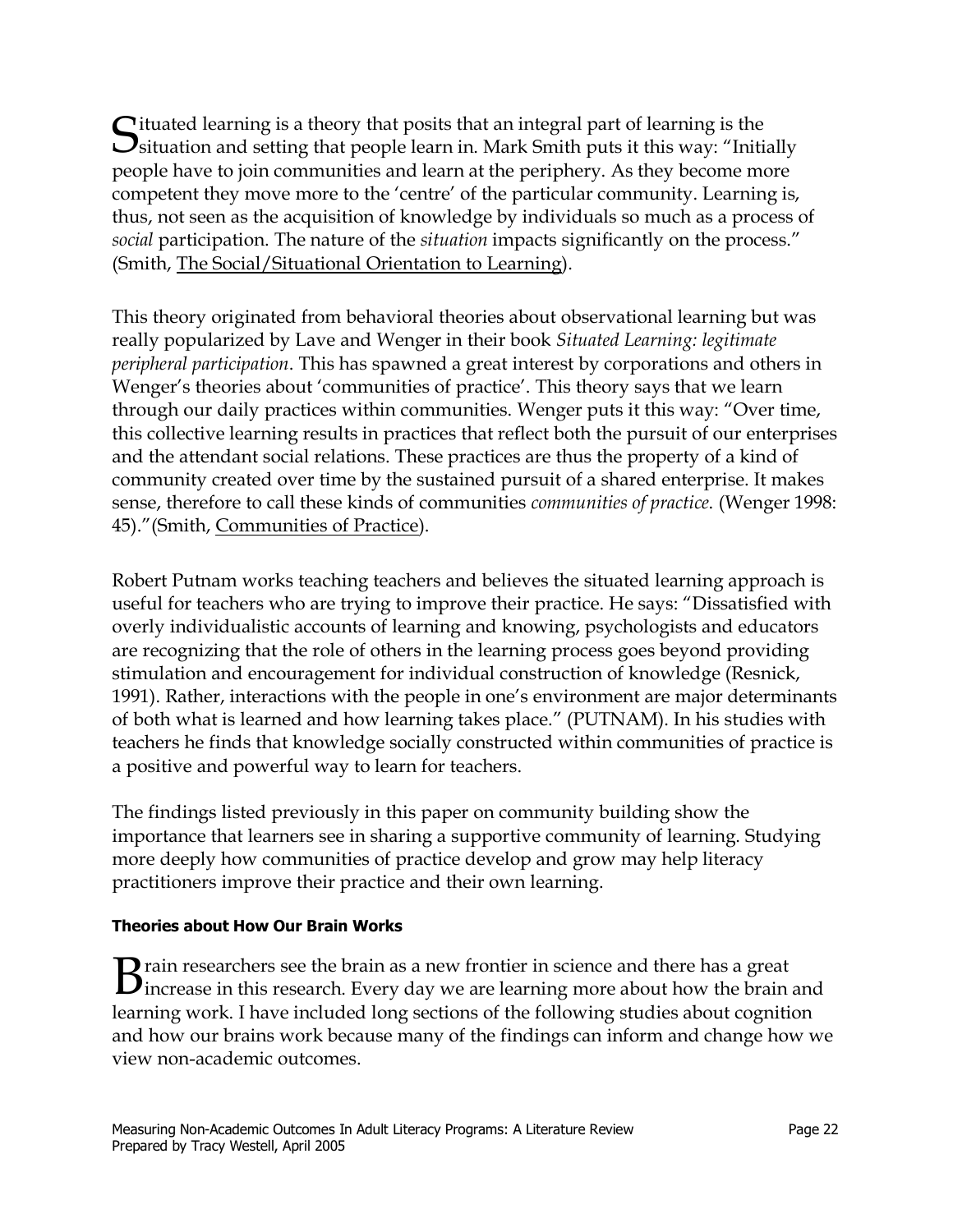Tom Sticht, well known literacy researcher, points to recent research on the brain to support his theory of "content-based instruction." (Sticht). He says: "One of the achievements of cognitive science is the confirmation of the dual nature of cognition given in the dictionary definition: all human intellectual activities, such as thinking, communicating, problem solving, and learning, require both processes and content (knowledge). This implies that attempting to raise people's cognitive abilities to high levels simply by improving processes such as "reading," "writing," "critical thinking" is nearly futile. To perform these processes well requires high levels of content knowledge on which the processes can operate." He points out that those with little background in reading may be able to sound out words but do poorly on comprehension: "…in reading, it has been found that students who must occupy their limited working memory in decoding print to speech, as in phonics, cannot comprehend well what they are reading. Comprehension requires additional processing "space" in working memory, particularly in regard to addressing knowledge in long term memory and merging it with the new information gleaned from the book." In other words, if we only focus on the 'skills' and ignore learning the content, we will do a disservice to learners. This promotes the idea of non-text-based learning to promote understanding before we tackle teaching content through reading and writing.

In her paper *The Brain and Consciousness: Sources of Information for Understanding Adult Learning,* Lilian H. Hill lists a number of ways our understanding of the brain and consciousness can broaden our understanding of adult learning:

- ! *People's experiences differ and so do their brains.* Individuals become more diverse as they mature since experiences and the neural connections people make are distinctive.
- ! *The concept of neuroflexibility reinforces lifelong learning.* In healthy individuals, aging does not diminish adults' capacity for learning.
- ! *Information that is contextually embedded is easier to learn.* The brain is not skilled in learning isolated, sequential bits of information but very quick to learn in situations that are true to real life.
- ! *Emotional states are the link between learning and memory.* We literally must feel something is true before it can be believed and learned.

! *Employing multiple sensory experiences helps to activate learning.* The brain operates simultaneously on many levels in a coordinated fashion. This tendency can be utilized in the classroom since memory and learning are stimulated by experiences involving different senses and relationships.

! *Learning involves the creation of meaning.* In order to make meaning of new information, the brain will connect new experiences to previous ones activating consciousness. Assisting students in connecting learning experiences to their personal lives helps them to learn in ways that are relevant.

! *Discussion of values and adult students' concerns for the world around them connect our experiences to the world.* The way we teach and learn affects the world around us.

Ideally, adult education helps adults develop their potential so that "the learners Measuring Non-Academic Outcomes In Adult Literacy Programs: A Literature Review Page 23 Prepared by Tracy Westell, April 2005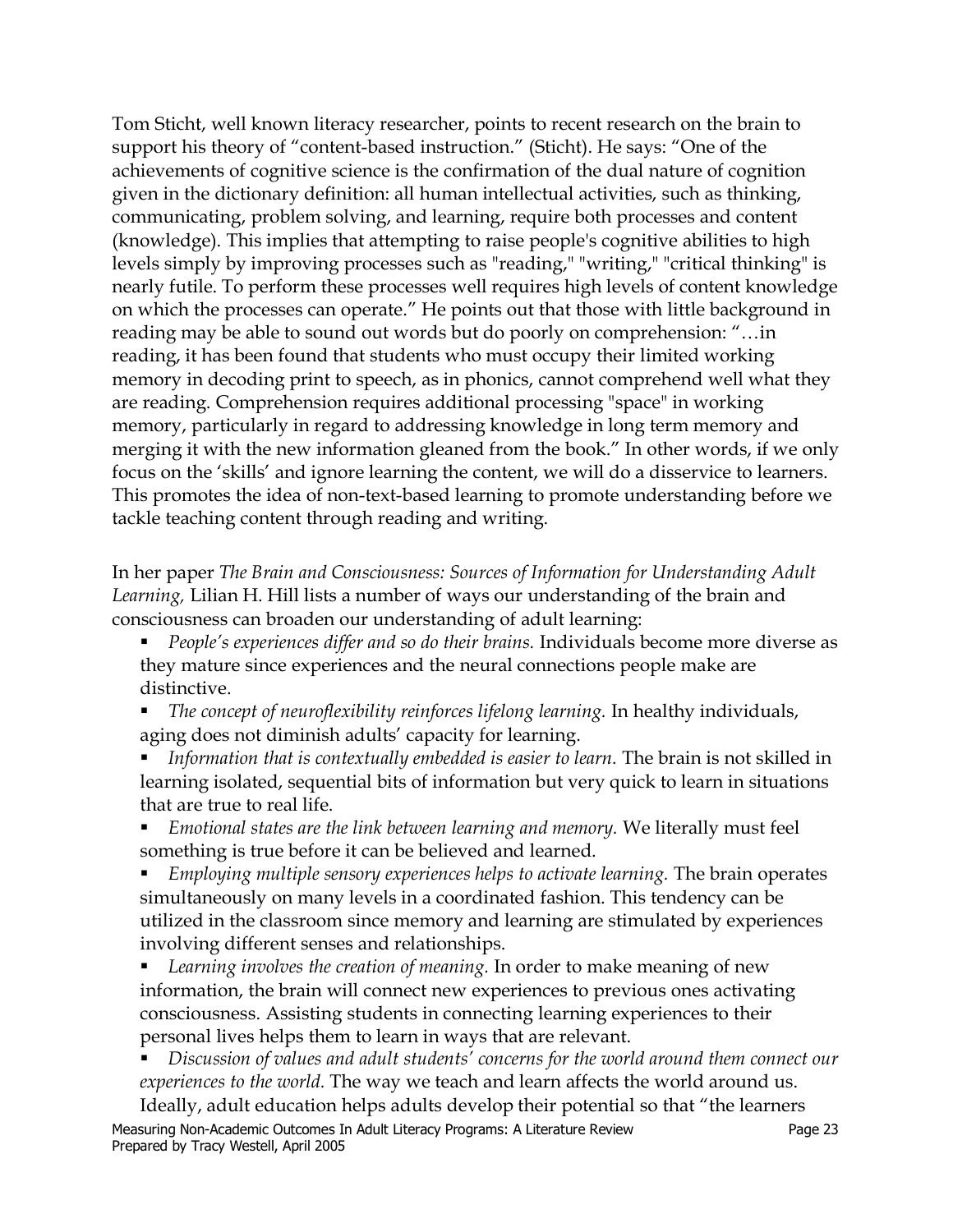become more liberated as adults, better capacitated to participate in the lives of their communities and institutions, and empowered to create an authentically human future" (McKenzie). (Hill).

In their book *How People Learn*, Bransford et al make the following points about how we learn (Bransford):

- ! Metacognitive processes can and should be taught (predicting outcomes, planning ahead, apportioning time, explaining ideas to oneself, noting failures of understanding, activating background knowledge)
- ! "Participation in social practice is a fundamental form of learning."
- ! Transfer of knowledge happens best when a learner understands the underlying principles and can then apply them to problems in new contexts
- ! "Learners are most successful if they are mindful of themselves as learners and thinkers."
- ! "Learning changes the physical structure of the brain. Structural changes alter the functional organization of the brain; in other words, learning organizes and reorganizes the brain. Different parts of the brain may be ready to learn at different times."

In her large study for the National Institute for the Study of Literacy (NIFL) Jennifer Cromley makes the following points about what cognitive scientists have found out about adult learning:

- Skills need to be taught in the context in which they will be used. For example, if students are learning to add fractions for a word problem test, they need to practice fraction word problems, not just adding fractions.
- Reading skills are subject-specific—understanding what you read in literature does not guarantee that you will read well in social studies.
- Problem-solving skills in one subject (like reading) are different from those in other subjects (like math). Problem-solving skills need to be taught separately for each subject.
- Since problem-solving skills do not automatically transfer from one subject to another, teachers need to show students how to transfer these skills and give them lots of practice.
- Students need more and better mental models of the world in order to learn and master new information and skills.
- Thinking skills such as inferring unstated facts need to be taught explicitly in the classroom, they do not develop on their own (except in a very few students). These strategies need to be practiced over and over again.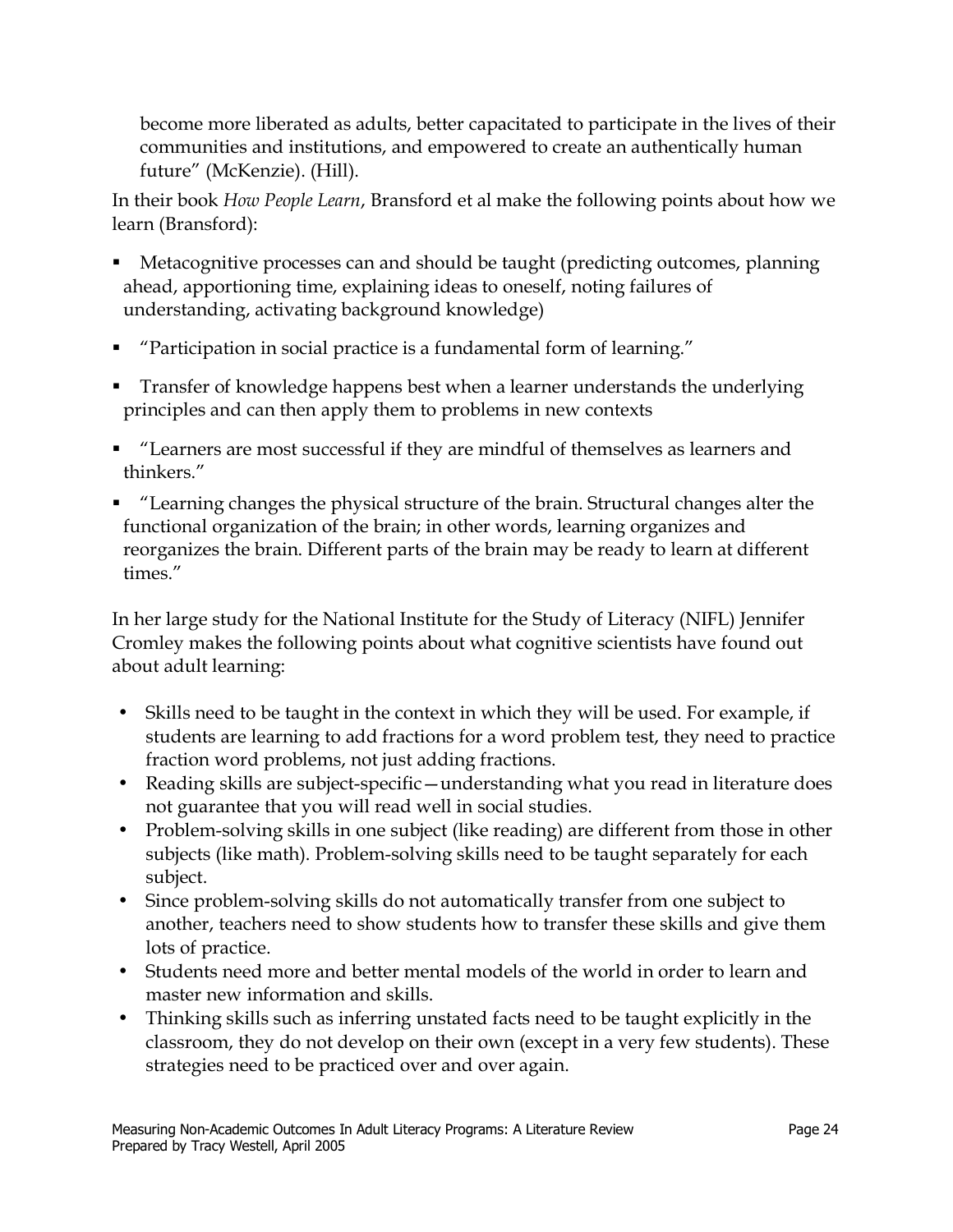- Most adult learners have a very limited number of strategies for understanding new material or solving problems. Teaching them more strategies can help them learn much better.
- Learning lasts when the student understands the material, not just memorizes it.
- Information needs to be presented in small chunks so that working memory can process it.
- Students need immediate practice to move information from working memory to long-term memory.
- It is impossible to remember without associating new information with what you already know.
- Thinking changes from being good at familiar subjects to being able to work in unfamiliar subjects.
- Background knowledge is vital—it affects memory, reading, thinking, and problem solving.
- People have informal beliefs about how the world works (e.g., about gravity), which interfere with learning.
- Good teachers need to know what topics tend to be hard for students in the specific subject they teach, and effective ways to help students get past those roadblocks. They need subject specific teaching knowledge in addition to general teaching knowledge and subject knowledge. (Cromley)

Much of our new understanding about the human brain and how consciousness works can help to support the importance of non-academic outcomes and non-text-based learning.

# **Conclusions/Recommendations**

**Read about theory:** The theoretical concepts outlined in this paper give us different frameworks for viewing non-academic outcomes. Practice tells us these outcomes are crucial and theory can help us to analyse and explain why they are crucial. Discovering a language and set of ideas that expresses our lived experience as practitioners can greatly enhance our ability to talk to policy-makers, volunteers and learners about what we are doing. It also can support our recognition of the importance of non-academic outcomes to the learning of adults.

In particular brain research, which may not be considered strictly 'theory' but is an ever expanding set of understandings about how we adapt, change and grow as humans, can shift our thinking dramatically about working with adult learners. The idea that content is essential to mastering reading and writing or that memory is enhanced by multiple factors including emotional connection, could change our educational approaches, especially with learners at basic levels. Also, much of what are considered 'soft outcomes' (or as we have called them, 'non-academic' outcomes) are integral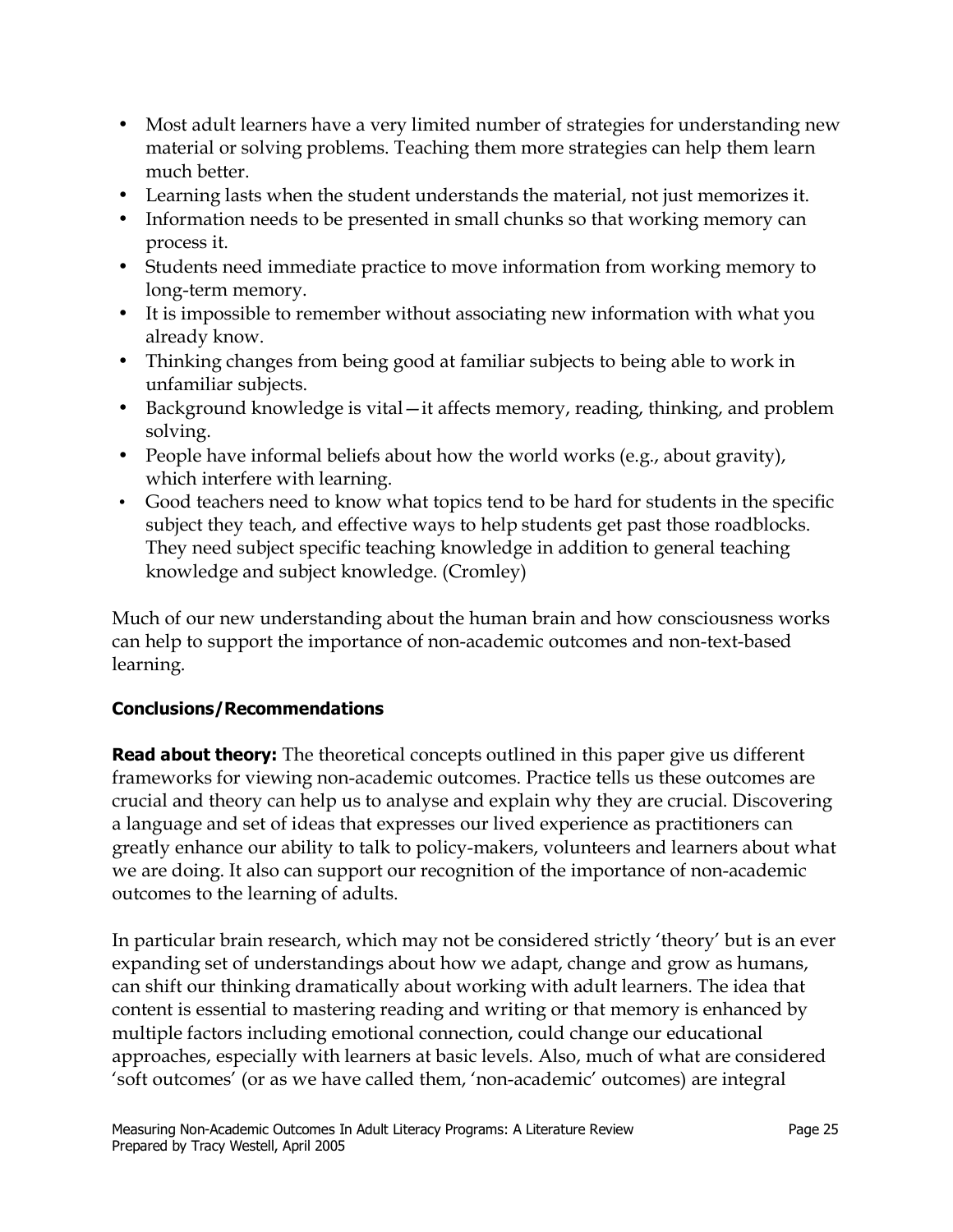supports for how the brain adapts and changes (two examples are the importance of the social practice of engaging with others and using multiple sensory states to learn).

**Embrace personal growth as an integral part of learning:** Perhaps all of the nonacademic outcomes boil down to this term: personal growth. This term is much reviled by the anti new age crowd but it does describe learners' process of learning about their relationships to their inner and outer worlds and their changing awareness, behaviour and lives as a result of that learning. A study in the UK found that 85% of people entering adult learning programs (not just literacy programs) entered, in part, for purposes of self-actualization. (Royce). And clearly, brain research tells us that learning can and does happen throughout our lives. It is important for practitioners to remember that a desire to learn for the sake of self-improvement (or personal growth) is a legitimate reason (and motivation) for adults entering adult literacy programs. Social capital theory also reiterates the idea that positive identity formation is crucial to our ability to see ourselves as learners. Whether personal growth coincides with a government's stated outcomes for adult education is more questionable. Nonetheless, these studies point out that personal growth is inextricably woven into the learning that occurs in literacy programs.

**Informal or community learning contributes to positive learning experiences**: In a paper responding to a discussion paper on social inclusion, The National Institute of Adult Continuing Education (NIACE) in the UK states "… references to 'home and community literacy activity' could be more clearly conceptualised and described...In our experience, capitalising on the natural, purposeful literacies which arise from daily living and working offer opportunities for development. This is particularly so for many young adults, where so called 'informal' approaches prove attractive and rewarding. Through strategies and approaches, such as those identified in the report, many more people could be engaged in supporting the development of literacy, without describing the activity as 'teaching' or 'learning'. In order to support such ideas and developments, the concept of home and community literacies could be more clearly defined. That would help practitioners and providers to contribute their experiences and reflective analysis. It would also assist the policy makers in understanding how they could harness the concept to reach more adults and families at risk." (NIACE). Research into how the type of program and pedagogical approach affect learners' confidence and outlook about learning would be very useful to the literacy field.

**Promote learner confidence:** Little needs to be said here. The literature review is clear that self-confidence, independence and agency are essential parts of being successful at learning. This is a feeling that scaffolds into other areas of learners' lives and makes them more likely candidates for further education. Niks et al state: "Participants with high agency had more confidence in their ability to learn and employed a wider variety of strategies for learning than participants with less agency. Agency was not solely connected with formal education or lack of it, rather with factors outside the sphere of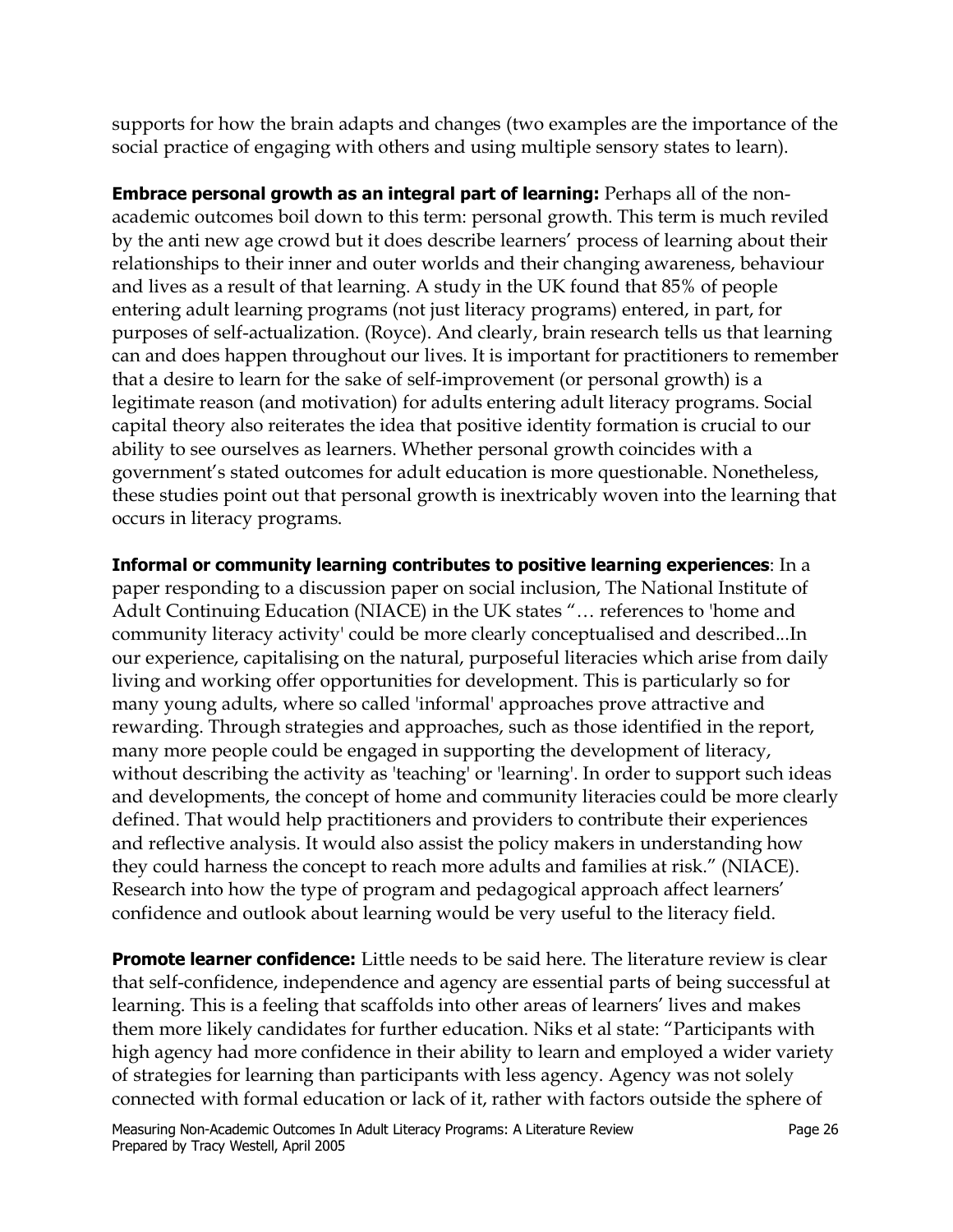education." (Niks). Documenting the kinds of activities and approaches that learners identify as building self-esteem will help practitioners to plan programming and articulate their pedagogical vision.

**The Tension of Matching Resources with Assessment Needs:** Reflecting the complexity of adult learning in developing assessment tools often results in very difficult to navigate systems (the Equipped for the Future manual is one example (King)) and systems which require time, expertise and energy that small literacy programs do not have. Learning Link Scotland, an umbrella group of community run programs, states: "Whilst measuring progress of individuals and groups can be done within the organisation, linking that progress to impacts on national targets is at the moment impossible for the voluntary sector. Our inability to measure those impacts, and have them recognised at national level, results in the sector feeling undervalued and sometimes overlooked in current and proposed funding structures."(LEARNING LINK SCOTLAND). This is reiterated by the Literacy and Skills Development Agency (LSDA) in the UK: "Providers of adult literacy, numeracy and ESOL face the challenge of developing procedures and documentation that serve a range of purposes and at the same time keeping bureaucracy at an acceptable level."(Greenwood).

Any approach for measuring non-academic outcomes will have to balance available resources in literacy programs with learners' needs and funders requirements. A relevant and authentic approach will have to acknowledge the complexity of learners' lives, of adult learning and of literacy programs' circumstances.

**Promote teacher learning:** When learning works it is transformative, life-enhancing, and a confidence and community builder. Why wouldn't we all want to do it all of the time? Teachers/practitioners/educators are people intimately engaged with learning but not always their own. However, when they do engage with learning their practice and views can change, often for the better. Practitioners should be involved in 'communities of practice' about teaching adult literacy. All the research shows that this is extremely rewarding and enlightening and has a direct effect on improving practice. Sharing information about non-academic outcomes will help to build a body of knowledge that can transform how we deliver adult literacy.

**Integrate research into practice:** Research should become a standard part of assessment procedures. In other words, assessment should teach us, and learners, new insights that we can then use to shape our approaches to education. Research protocols, methods and ethics should be part of every practitioners professional development. Collaboration between programs could produce a critical mass of data that can begin to tell the story of what actually happens in programs, rather than reflecting the story that funders want to hear.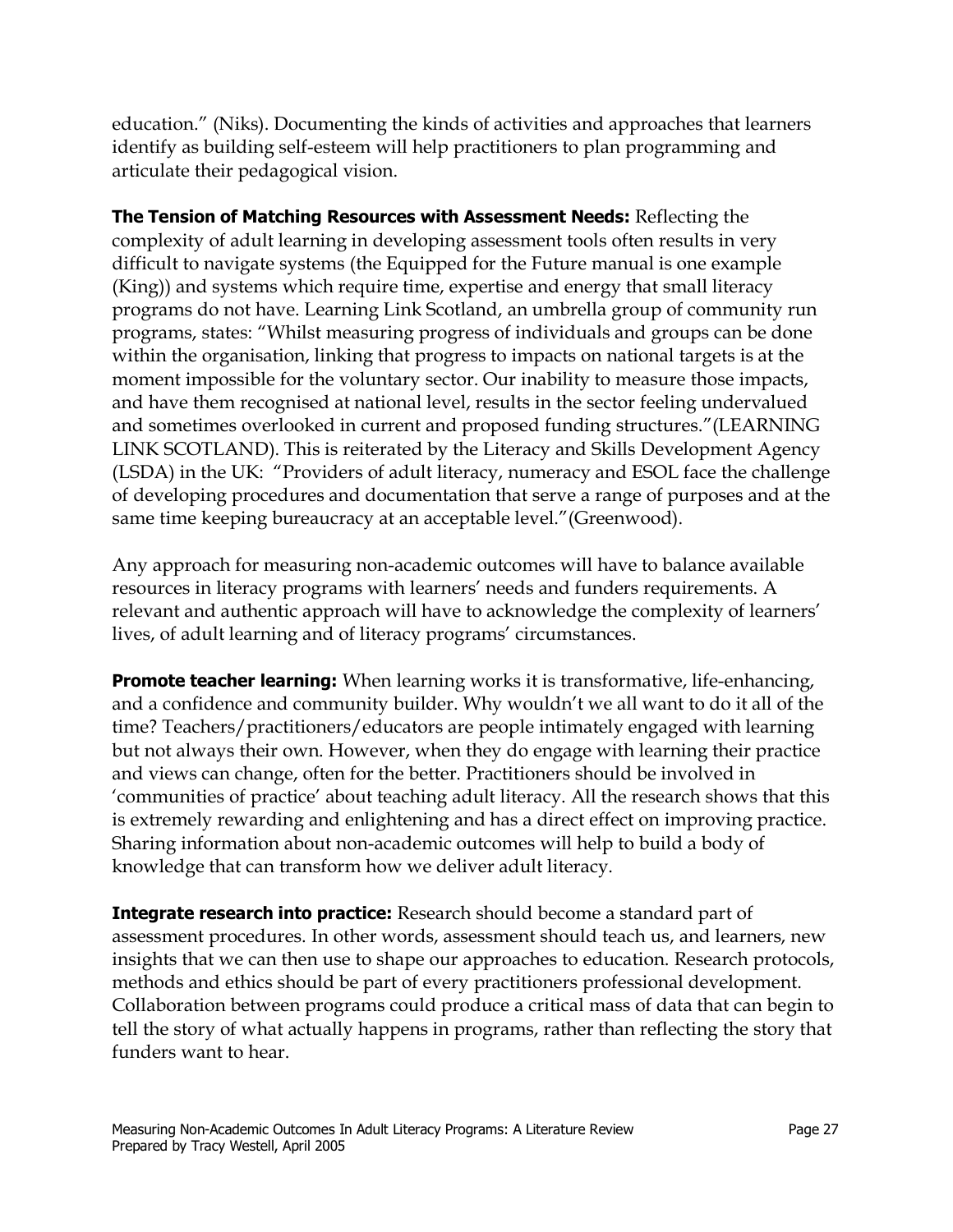**Don't get stuck looking for the one system that will work:** The complexity of adults lives teaches us that there can never be one system or approach that will fulfill the needs of learners or reflect the diversity of their learning styles. However, we often get caught in trying to develop policy or programming that slots learners into a profile or label. D'Amico talks about the differences and commonalities among learners: "In our study, we found that participants' experiences varied across different ways of knowing, and that there were intriguing commonalities among the experiences of learners who shared a particular way of knowing. This less visible form of diversity in adults' ways of knowing is one aspect of what we call a "new pluralism." The diversity of learners' ways of knowing that will likely exist in any ABE or ESOL classroom calls for what constitutes the second aspect of our new pluralism."(D'Amico). Discovering commonalities is useful but honouring difference is crucial.

Silja Kallenbach and Julie Viens have done extensive research on using multiple intelligences theory in adult education in the US. It is useful to note here one of their recommendations that emphasizes the need for a more pluralistic view of measuring progress: "A policy and accountability system that speaks to what we learned would capture a broader range of goals and more multidimensional ways to gauge student progress than currently found in the federal government's National Reporting System criteria. For example, improvement in students' sense of self-efficacy or metacognitive skills could be considered legitimate secondary outcomes, joining such criteria as registering to vote, reading to one's children, and getting off welfare." (Kallenbach).

**Evidence of the importance of non-academic outcomes is already available:** As you can see there is a lot written about non-academic outcomes. However, we are still some way from convincing policy makers that these are important and essential to learning. We also don't have a lot of information about how programming improves or deters progress in non-academic outcomes. We have some clues and suggestions from these studies and deepening our inquiry into what turns learning on or off in adult learners will ultimately be very useful for adult educators. We must also be wary of promoting only one set of pedagogical practices to answer these questions. The best we can do is continually question what we think we know, seek new information and create communities to share and discuss our practice. There will always be knew ways of looking at the complex systems of learning represented by the individual learners that walk through the doors of literacy programs.

## **References**

- ALBSU. Progress Profile. Nottingham, England: Center for Research into Education of Adults, 1990
- Barton, David et al. Adult Learners' Lives Project: Setting the Scene: Progress Report: National Research and Development Centre
- for Adult Literacy and Numeracy, 2004.http://www.nrdc.org.uk/uploads/documents/doc\_167.pdf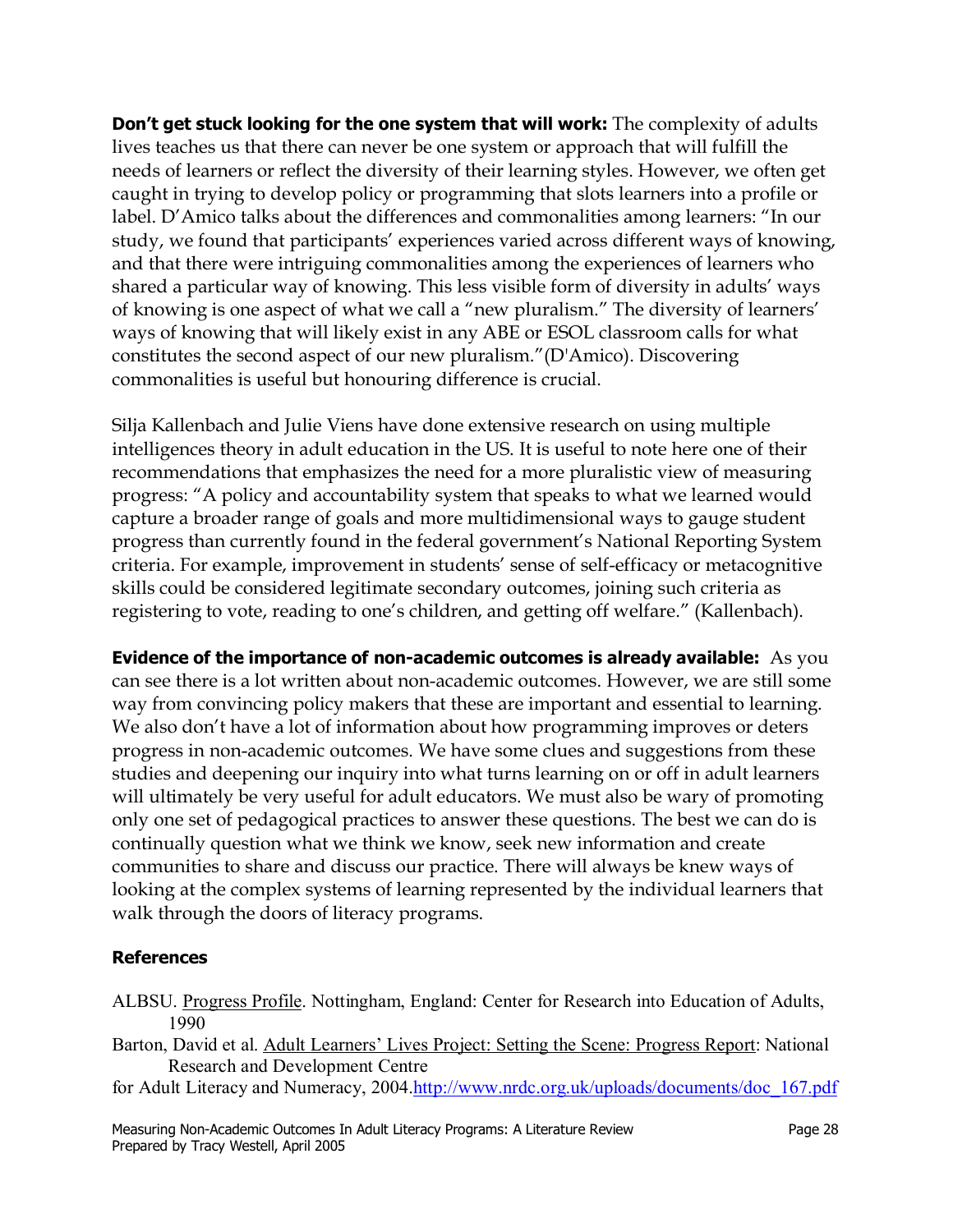- Beder, Hal. The Outcomes and Impacts of Adult Literacy Education in the United States: NCSALL Reports #6
- The National Center for the Study of Adult Learning, January 1999.http://www.gse.harvard.edu/~ncsall/research/report6.pdf
- Bingman, Mary Beth, Olga Ebert, and Michael Smith. Changes in Learners' Lives One Year after Enrollment in Literacy Programs: An Analysis from the Longitudinal Study of Adult Literacy Participants in Tennessee: The National Center for the Study of Adult Learning and Literacy, 1999.http://gseweb.harvard.edu/~ncsall/research/report11.pdf
- Bird, Viv and Rodie Akerman. Every Which Way We Can: A Literacy and Social Inclusion Position Paper. London: Basic Skills Agency and The National Literacy Trust, 2005.http://www.literacytrust.org.uk/socialinclusion/Position%20paper%20summary.pdf
- Bossort, P., Cottingham, B. and Gardner, L. Learning to Learn: Impacts of the Adult Basic Education Experience on the Lives of Participants. Vancouver, B.C.: Adult Basic Education Association of British Columbia, 1994.http://www.nald.ca/fulltext/pat/L2L/cover.htm
- Bransford, John D. and Ann L. Brown, and Rodney R. Cocking, editors. How People Learn: Brain, Mind, Experience, and School. Eds. John D. Bransford, and Ann L. Brown and editors Rodney R. Cocking: National Acadamies Press, 1999.http://www.nap.edu/html/howpeople1/es.html
- Connon Unda, Jean and Sandra Clifford. Instructor Empowerment in the Ontario Federation of Labour's Best Program: Ontario Federation of Labour, 1996
- Cromley, Jennifer. Learning to Think,Learning to Learn: What the Science of Thinking and Learning Has to Offer Adult Education: National Institute for Literacy, 2000.http://www.nifl.gov/nifl/fellowship/cromley\_report.pdf
- D'Amico, D., and Capehart, M. A. "Letting Learners Lead: Theories of Adult Learning and Tv411." Focus on Basics 5.issue B (October 2001): 35-41. http://www.gse.harvard.edu/~ncsall/fob/2001/fob\_5ib.pdf
- Derrick, Jay. "Making the Grade: Assessment and Achievement in Adult Literacy, Numeracy and Language." Basic Skills: What Now?, 2003.http://www.bluesky-learning.com
- ---. "Not Seeing the Forest for the Trees? Measuring Achievement and Attainment in Adult Literacy, Numeracy and Language." Fine Print Autumn, 2004 (2004).http://www.bluesky-learning.com
- Dewson, Sara , Jude Eccles, Nii Djan Tackey and Annabel Jackson. Measuring Soft Outcomes and Distance Travelled: A Review of Current Practice. London: Department for Education and Employment (DfEE), UK
- Institute for Employment Studies, August 2000.http://www.dfes.gov.uk/research/data/uploadfiles/Rb219.doc
- Dewson, Sara, Judith Eccles, Nii Djan Tackey, Annabel Jackson. Guide to Measuring Soft Outcomes and Distance Travelled. Brighton, UK: THE INSTITUTE FOR EMPLOYMENT STUDIES,

2000.http://www.nwnetwork.org.uk/webadmin/files/Soft%20outcomes%20&%20distanc e%20travelled.pdf

- Ewing, Guy. "Impact Accountability: A Discussion Paper." Ed. Tracy Westell. Toronto, 2004 Falk, Ian. Literacy by Design, Not by Default: Social Capital'S Role in Literacy Learning:
	- Centre for Research and Learning in Regional Australia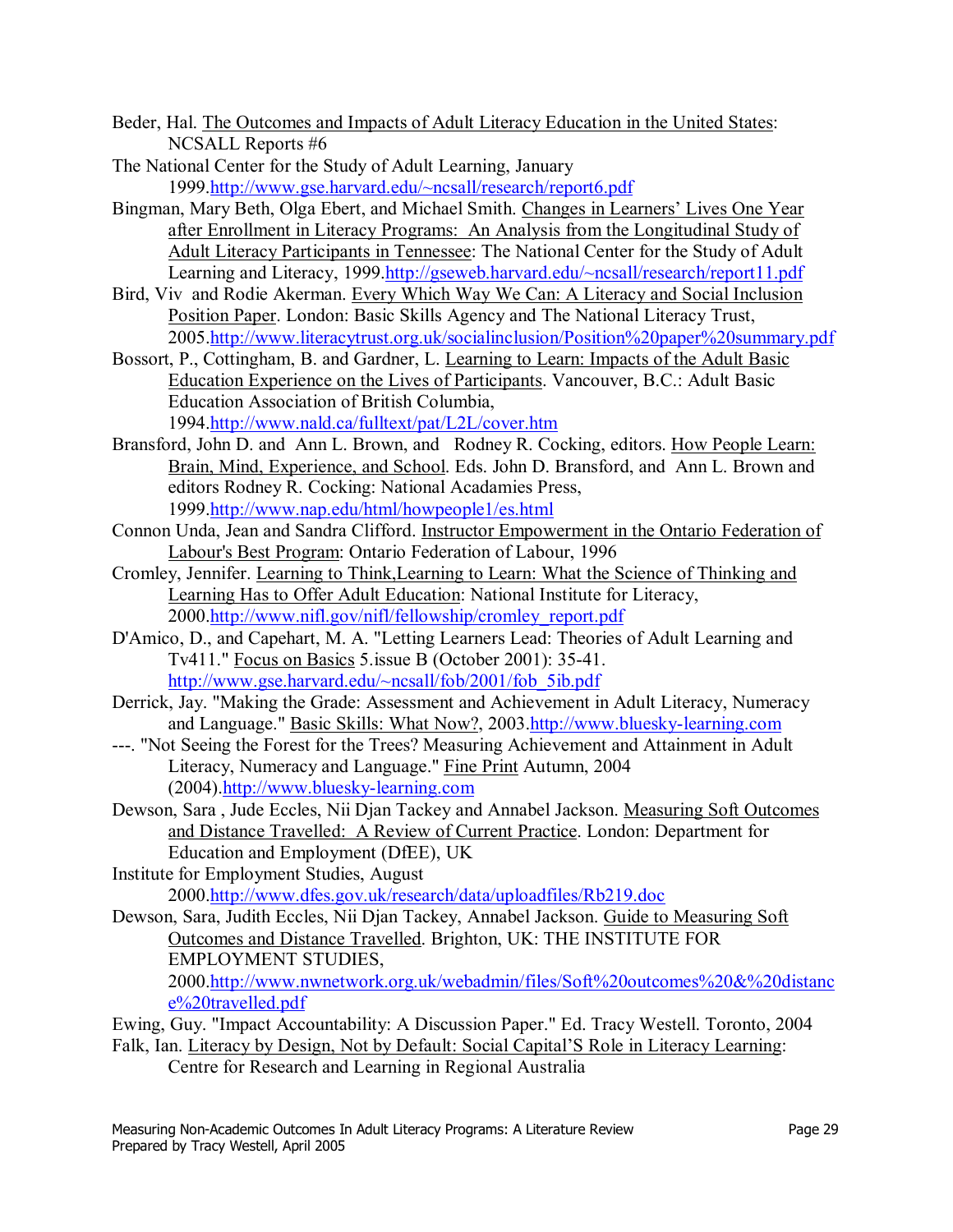#### (CRLRA)UNIVERSITY OF TASMANIA,

2001.http://www.crlra.utas.edu.au/files/discussion/2001/D7-2001.pdf

- Fingeret, Hanna Arlene. It Belongs to Me: A Guide to Portfolio Assessment in Adult Education Programs. Durham, N.C: Literacy South, 1993
- Fingeret, Hanna Arlene, et al. Lives of Change: An Ethnographic Evaluation of Two Learner Centred Literacy Programs, 1994.http://www.nald.ca/fulltext/pat/livesof/livesof.PDF
- Focus on Basics. Focus on Research: Documenting Outcomes. Vol 3, Issue C Sept 99. 1999. FOCUS ON BASICS. Available:

http://gseweb.harvard.edu/~ncsall/fob/1999/documentingoutcomes.html.

- George, Priscilla Ningwakwe / Rainbow Woman. The Holistic/ Rainbow Approach to Aboriginal Literacy: Work in Progress: Chippewas of Saugeen First Nation, Ontario.http://www.nald.ca/fulltext/abo-hol/abo-hol.PDF
- Gillespie, Marilyn K. "The Annual Review of Adult Learning and Literacy: Research in Writing: Implications for Adult Literacy Education." Vol. Volume 2: Chapter Three, 2000. http://gseweb.harvard.edu/~ncsall/ann\_rev/vol2\_3.html
- Greenwood, Maggie, Amanda Hayes, Cheryl Turner and John Vorhaus (eds). Recognising and Validating Outcomes of Non-Accredited Learning: A Practical Approach: LSDA, 2001.http://www.lsda.org.uk/files/pdf/R1045.pdf
- Grieve, Katrina. Supporting Learning, Supporting Change: A Research Project on Self-Management and Self-Direction. Toronto: Ontario Literacy Coalition, 2003.http://www.on.literacy.ca/research/smsdfld/smsd\_fld.pdf
- Hannon, Peter et al. Research Report: Community-Focused Provision in Adult Literacy, Numeracy and Language: An Exploratory Study: NRDC, National Research and Development Centre
- for Adult Literacy and Numeracy, 2003.http://www.nrdc.org.uk/uploads/documents/doc\_2774.pdf
- Hill, Lilian H. "The Brain and Consciousness: Sources of Information for Understanding Adult Learning." New Directions for Adult and Continuing Education 89.Spring 2001 (2001): 73-81.http://www.fsu.edu/~elps/ae/download/ade5385/Hill.pdf
- Holbrow, Bill. A Study of Potential Incremental Success Factors among Basic Education and Employment Preparation Students. Alberta: Bow Valley College, 2001.http://www.nald.ca/fulltext/bowvalle/bowvalle.pdf
- Kallenbach, Silja , Julie Viens. Open to Interpretation: Multiple Intelligences Theory in Adult Literacy Education: Findings from the Adult Multiple Intelligences Study. Cambridge, Mass: National Center for the Study of Adult Learning and Literacy, 2002.http://gseweb.harvard.edu/~ncsall/research/report21.pdf
- King, Jereann and Beth Bingman. Program Improvement Using the Equipped for the Future Approach to Quality: National Institute for Literacy, 2004.http://pli.cls.utk.edu/PDF/EFF\_Program\_Improvement5.pdf
- LEARNING LINK SCOTLAND. Submission from Learning Link Scotland. 2002. Available: http://www.scottish.parliament.uk/business/committees/historic/x-enterprise/inquiries-01/lli-submissions/ell-fs24.pdf.
- Macdonald, Jane. Documenting Student Success: The Development of a Learner Portfolio: Cape Breton Literacy Network ; Nova Scotia Dept. of Education Adult Education Section, 2002.http://www.nald.ca/cbln/projects/dsuccess/dsuccess.pdf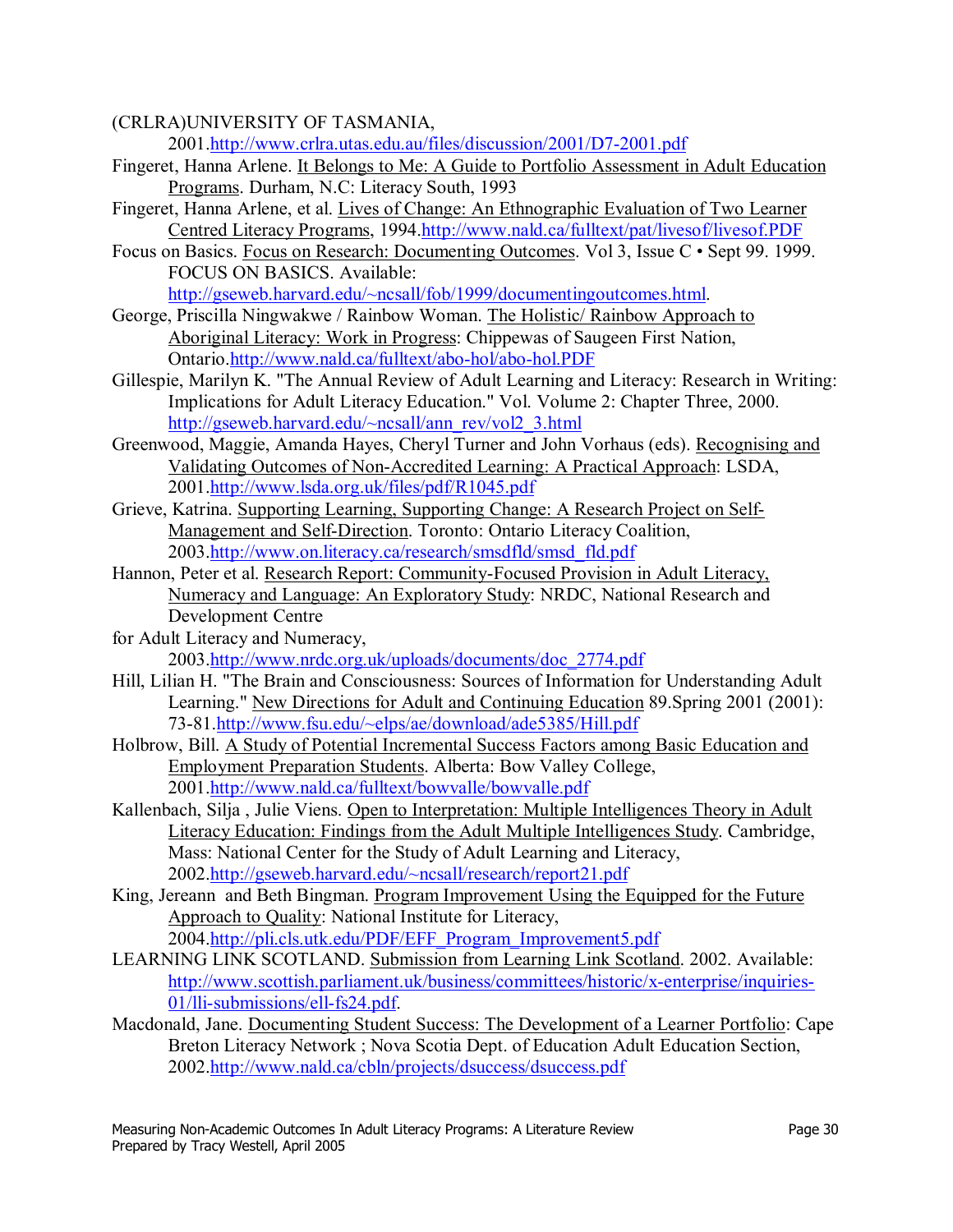- Malicky, Grace V. , C. Herb Katz, Mary Norton, and Charles A. Norman. "Literacy Learning in a Community-Based Program." Adult Basic Education Volume 7.Number 2 (1997): 84 - 103.http://www.nald.ca/fulltext/pat/vol7no2/page84.htm
- Malicky, Grace V. and Charles A. Norman. "Perceptions of Adult Literacy Learners About Themselves and Their Lives." Adult Basic Education 6.1 (1996): 3- 20.http://www.nald.ca/fulltext/pat/vol6no1/page3a.htm
- Manning, Dr. Allen. U.S. Adult Literacy Programs: A Review of Research on Positive Outcomes Achieved by Literacy Programs and the People They Serve: Making a Difference: U.S. Programs Division of ProLiteracy Worldwide (ProLiteracy America, the largest adult literacy organization in the United States, was established on October 1, 2002, with the merger of Laubach Literacy and Literacy Volunteers of America, Inc. ProLiteracy America's 1,200 affiliates are represented in all 50 states and the District of Columbia.), March 2003.http://www.proliteracy.org/downloads/LitOutPDF.pdf
- Merrifield, Juliet. Contested Ground: Performance Accountability in Adult Basic Education. Cambridge MA: NCSALL,
	- 1998.http://www.gse.harvard.edu/~ncsall/research/report1.pdf
- Morrell, Judy, Rezina Chowdhury, Ben Savage. Progression from Adult and Community Learning: DfES, June 2004.http://www.dfes.gov.uk/research/data/uploadfiles/RB546.pdf
- Nelson Sofres, Taylor. Evaluating Outcomes for Learners in Pathfinder Areas: DfES, UK, May 2002.http://www.dfes.gov.uk/research/data/uploadfiles/RB343.pdf
- NIACE. Literacy and Social Inclusion: The Policy Challenge a Niace Response to a Discussion Paper by the National Literacy Trust Supported by the Basic Skills Agency. July 2004. The National Institute of Adult Continuing Education. Available: http://www.niace.org.uk/organisation/advocacy/NatLitTrust/LitSocialInclusion.htm.
- Niks, Marina, Darcy Allen, Paula Davies, Dee McRae, Kate Nonesuch. Dancing in the Dark: How Do Adults with Little Formal Education Learn? How Do Practitioners Do Collaborative Research?: Malaspina University-College, 2003.http://www.nald.ca/PROVINCE/ALT/RiPAL/Resourcs/dark/dark.pdf
- Norton, Mary. Progress Profile: Measuring Progress in Literacy Development. Calgary: Literacy Coordinators of Alberta, 1997
- Palmer, Parker. The Courage to Teach: Exploring the Inner Landscape of a Teacher's Life. San Francisco: Jossey-Bass Inc., 1998
- Preston, John and Leon Feinstein. Adult Education and Attitude Change: DfES, UK Centre for Research on the Wider Benefits of Learning, May 2004.http://www.dfes.gov.uk/research/data/uploadfiles/RCB02-04.pdf
- Purcell-Gates, Victoria, and Sophie C. Degener, Erik Jacobson, Marta Soler. "Impact of Authentic Adult Literacy Instruction on Adult Literacy Practices." Reading Research Quarterly  $37(1)$  (2002): 70– 92.http://www.reading.org/publications/journals/rrq/v37/i1/abstracts/RRQ-37-1-Purcell-Gates.html
- Purcell-Gates, Victoria, and Sophie Degener, Erik Jacobson, & Marta Soler. Affecting Change in Literacy Practices of Adult Learners: Impact of Two Dimensions of Instruction. Cambridge, Mass.: NCSALL, 2000.http://www.gse.harvard.edu/~ncsall/research/report17.pdf
- PUTNAM, RALPH T. and BORKO, HILDA. "What Do New Views of Knowledge and Thinking Have to Say About Research on Teacher Learning?" Educational Researcher